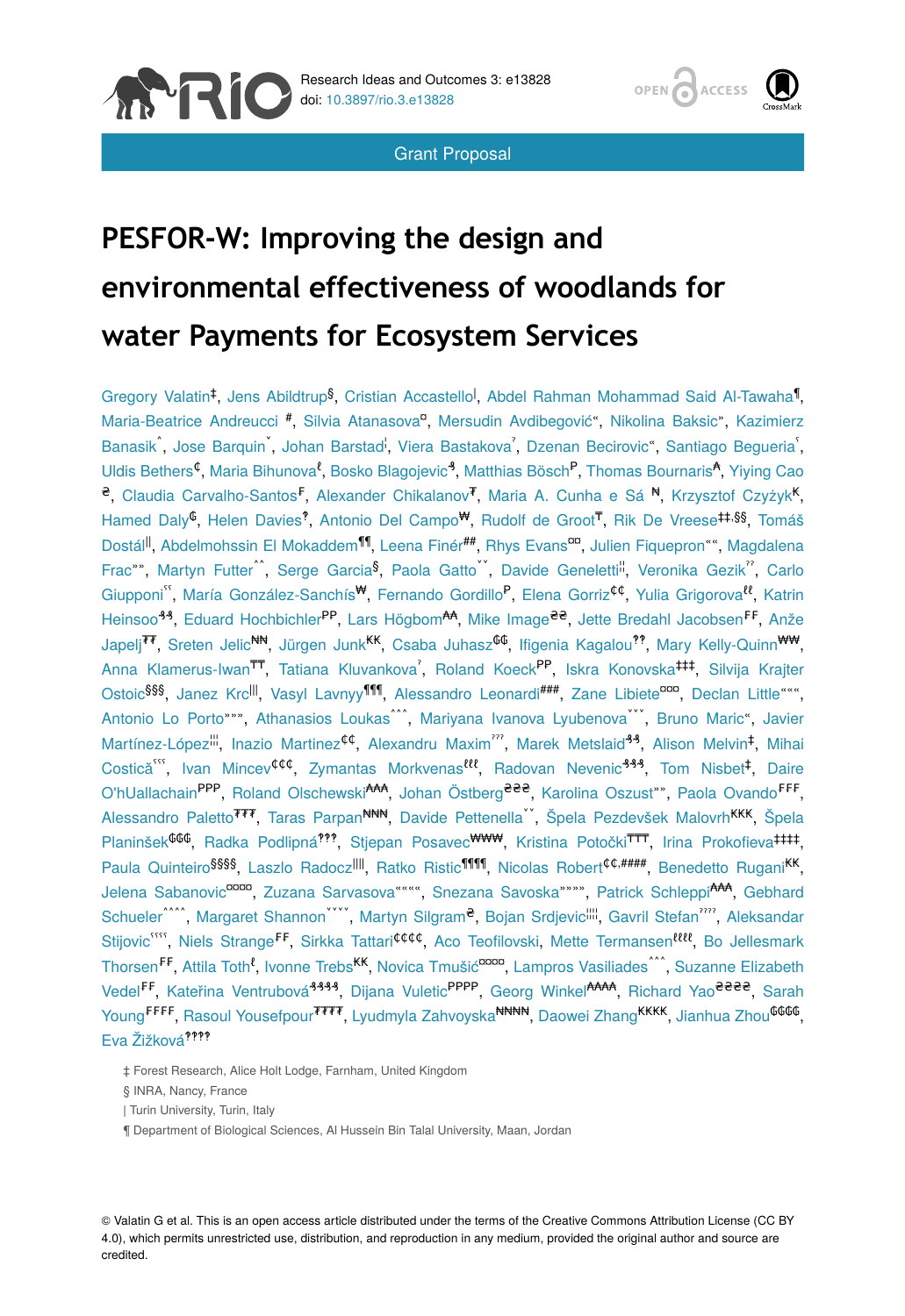# Sapienza Università di Roma, Rome, Italy

- ¤ Institute of Agricultural Economics, Sofia, Bulgaria
- « Faculty of Forestry, University of Sarajevo, Sarajevo, Bosnia and Herzegovina
- » Green Infrastructure Ltd., Zagreb, Croatia
- ˄ Warsaw Agricultural University, Warsaw, Poland
- ˅ Environmental Hydraulics Institute, University of Cantabria, Cantabria, Spain
- ¦ Norwegian University College for Agriculture and Rural Development, Klepp stasjon, Norway
- ˀ SPECTRA Slovak Technological University and Slovak Academy of Sciences, Bratislava, Slovakia
- ˁ Estación Experimental de Aula Dei, Zaragoza, Spain

₵ University of Latvia, Riga, Latvia

- ℓ Slovak University of Agriculture, Nitra, Slovakia
- ₰ Faculty of Agriculture, University of Novi Sad, Novi Sad, Serbia
- P Thünen Institute of International Forestry and Forest Economics, Hamburg, Germany

₳ Aristotle University of Thessaoniki, Thessaoniki, Greece

- ₴ RSK ADAS Ltd., Wolverhampton, United Kingdom
- ₣ CIBIO-InBIO, University of Porto, Porto, Portugal
- ₮ University of Library Studies and Information Technologies, Sofia, Bulgaria
- ₦ Universidade Nova de Lisboa, Lisbon, Portugal

₭ Department of Forest Managmenet Planning, Geomatics and Forest Economics, Warsaw University of Life Sciences, Warsaw, Poland

- ₲ National Institute for Agricultural Research of Tunisia (INRAT), Tunis, Tunisia
- ‽ Centre for Environmental Sciences, Southampton University (formerly with ADAS Ltd.), Southampton, United Kingdom

₩ Research Institute of Water and Environmental Engineering - Re-Forest, Universitat Politècnica de València, Valencia, Spain

- ₸ Wageningen University, Wageningen, Netherlands
- ‡‡ BOS+, Melle, Belgium
- §§ Public Health Department, Vrije Universiteit Brussel, Jette (Brussels), Belgium
- || Department of Irrigation, Drainage and Landscape Engineering, Czech Technical University, Prague, Czech Republic
- ¶¶ Institut Agronomique et Vétérinaire Hassan II, Rabat, Morocco
- ## Natural Resources Insitute Finland, Joensuu, Finland
- ¤¤ The Norwegian University College for Agriculture and Rural Development, Klepp, Norway
- «« Centre National de la Propriété Forestière, Institut pour le développement forestier, Nancy, France
- »» Institute of Agrophysics, Polish Academy of Sciences, Lublin, Poland
- <sup>^^</sup> Swedish University of Agricultural Sciences, Uppsala, Sweden
- ˅˅ Department TESAF Land, Environment, Agriculture and Forestry University of Padova, Padova, Italy
- ¦¦ University of Trento, Trento, Italy
- ˀˀ Institute of Forest Ecology, Slovak Academy of Sciences, Bratislava, Slovakia
- ˁˁ Venice Centre for Climate Studies, Department of Economics Universita' Ca' Foscari di Venezia, Venice, Italy
- ₵₵ European Forest Institute Mediterranean Regional Office (EFIMED), Barcelona, Spain
- ℓℓ WWF-Bulgaria, Sofia, Bulgaria
- ₰₰ Estonian University of Life Sciences, Tartu, Estonia
- PP Institute of Silviculture (WALDBAU), BOKU, Vienna, Austria
- ₳₳ Skogforsk, Uppsala, Sweden
- ₴₴ RSK ADAS Ltd., Oxford, United Kingdom
- ₣₣ Department of Food and Resource Economics and Centre for Macroecology, Evolution and Climate, University of Copenhagen, Frederiksberg, Denmark
- ₮₮ Gozdarski inštitut Slovenije, Ljubljana, Slovenia
- ₦₦ Statistics Institute, University of Belgrade, Belgrade, Serbia
- ₭₭ Luxembourg Institute of Science and Technology (LIST), Belvaux, Luxembourg
- ₲₲ Institute of Environment and Water Management, University of Debrecen, Debrecen, Hungary
- ‽‽ Democritus University of Thrace, Xanthi, Greece
- ₩₩ School of Biology & Environmental Science, University College Dublin, Dublin, Ireland
- ₸₸ Department of Forest Engineering, University of Agriculture, Krakow, Poland
- ‡‡‡ Foundation for Sustainable Development, Wageningen, Netherlands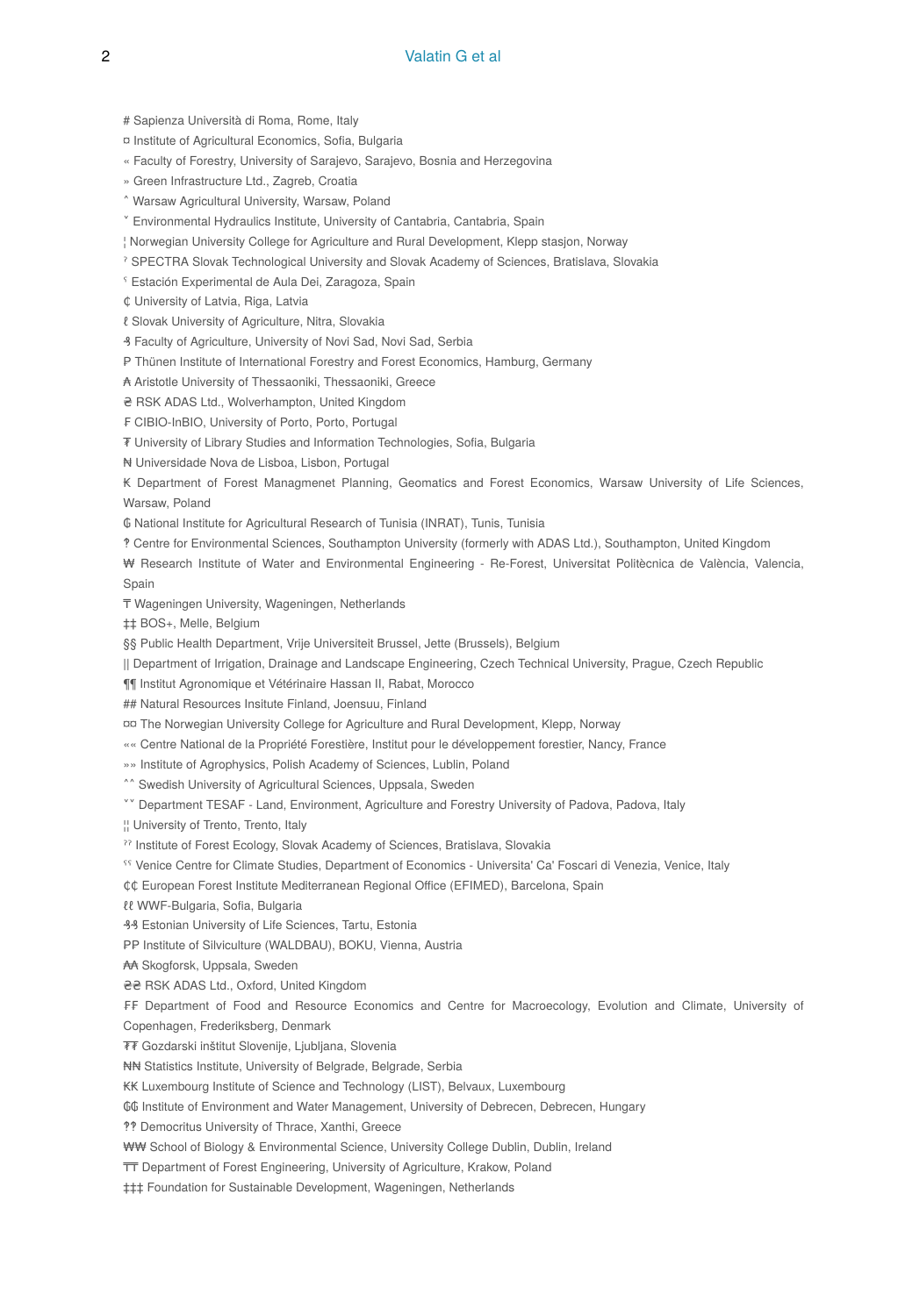§§§ Croatian Forest Research Institute, Zagreb, Croatia

||| Department of Forestry and Renewable Forest Resources, Ljubljana, Slovenia

¶¶¶ Institute of Silviculture, Ukrainian National Forestry University, Lviv, Ukraine

### ETIFOR, Padova, Italy

¤¤¤ Latvian State Forest Research Institute Silava, Salaspils, Latvia

««« Woodlands of Ireland, Wicklow Town, Co. Wicklow, Ireland

»»» Water Research Institute, IRSA-CNR, Bari, Italy

**An University of Thessaly, Volos, Greece** 

**vvv** Sofia University, Sofia, Bulgaria

¦¦¦ BC3-Basque Centre for Climate Change, Leioa, Spain

??? CERNESIM Environmental Research Center, Alexandru Ioan Cuza University, Iasi, Romania

555 Alexandru Ioan Cuza University, Iasi, Romania

₵₵₵ University ss. Ciril an Methodiu-Skopje, Skopje, Macedonia

ℓℓℓ Baltic Environmental Forum, Vilnius, Lithuania

₰₰₰ Institute of Forestry, Belgrade, Serbia

₱₱₱ Teagasc, Environmental Research Centre, Johnstown Castle, Wexford, Ireland

₳₳₳ Swiss Federal Research Institute WSL, Birmensdorf, Switzerland

₴₴₴ Faculty of Landscape Planning, Horticulture and Agricultural Sciences, Swedish University of Agricultural Sciences, Alnarp, Sweden

₣₣₣ Swiss Federal Institute for Aquatic Science and Technology (Eawag), Dübendorf, Switzerland

₮₮₮ Council for Agricultural Research and Economics - Research Centre for Forestry and Wood (CREA-FL), Trento, Italy

₦₦₦ Department of ecology and forest protection, Ukrainian Research Institute for Mountain Forestry, Ivano-Frankivsk, Ukraine

₭₭₭ University of Ljubljana, Ljubljana, Slovenia

₲₲₲ Slovenian Forestry Institute, Ljubljana, Slovenia

‽‽‽ Institute of Experimental Botany, Prague, Czech Republic

₩₩₩ Faculty of Forestry, University of Zagreb, Zagreb, Croatia

TTT Faculty of Civil Engineering, University of Zagreb, Zagreb, Croatia

‡‡‡‡ Forest Sciences Center of Catalonia, Solsona, Spain

§§§§ University of Aveiro, Aveiro, Portugal

|||| Plant Protection Institute, University of Debrecen, Debrecen, Hungary

¶¶¶¶ Faculty of Forestry, University of Belgrade, Belgrade, Serbia

#### Joint Research Centre (current affiliation), Brussels, Belgium

¤¤¤¤ Ministry of Agriculture and Rural Development, Podgorica, Montenegro

«««« National Forest Centre, Zvolen, Slovakia

»»»» University St. Kliment Ohridski, Bitola, Macedonia

\*\*\*\* Research Institute for Forest Ecology and Forestry Rhineland-Palatinate, Trippstadt, Germany

**\*\*\*\*** Faculty of Natural Resources and Environment, University of Freiburg, Freiburg, Germany

¦¦¦¦ University of Novi Sad, Novi Sad, Serbia

???? University of Agricultural Sciences and Veterinary Medicine, Iasi, Romania

**SSSS** Institute of Forestry, Podgorica, Montenegro

₵₵₵₵ Finnish Environment Institute, Helsinki, Finland

ℓℓℓℓ Aarhus University, Roskilde, Denmark

₰₰₰₰ Czech University of Life Sciences, Prague, Czech Republic

₱₱₱₱ Croatian Forest Research Institute, Jastrebarsko, Croatia

₳₳₳₳ European Forest Institute, Bonn, Germany

₴₴₴₴ Scion, Rotorua, New Zealand

₣₣₣₣ AECOM, Edinburgh, United Kingdom

₮₮₮₮ Department of Forestry Economics and Forest Planning, University of Freiburg, Freiburg, Germany

₦₦₦₦ Institute for Ecological Economics and Management, Ukrainian National Forestry University, Lviv, Ukraine

₭₭₭₭ Forest Policy Center, School of Forestry & Wildlife Sciences, Auburn University, Auburn, AL, United States of America ₲₲₲₲ Beijing Forestry University, Beijing, China

‽‽‽‽ Department of Forest Ecology, Forestry and Game Management Research Institute, Prague-Zbraslav, Czech Republic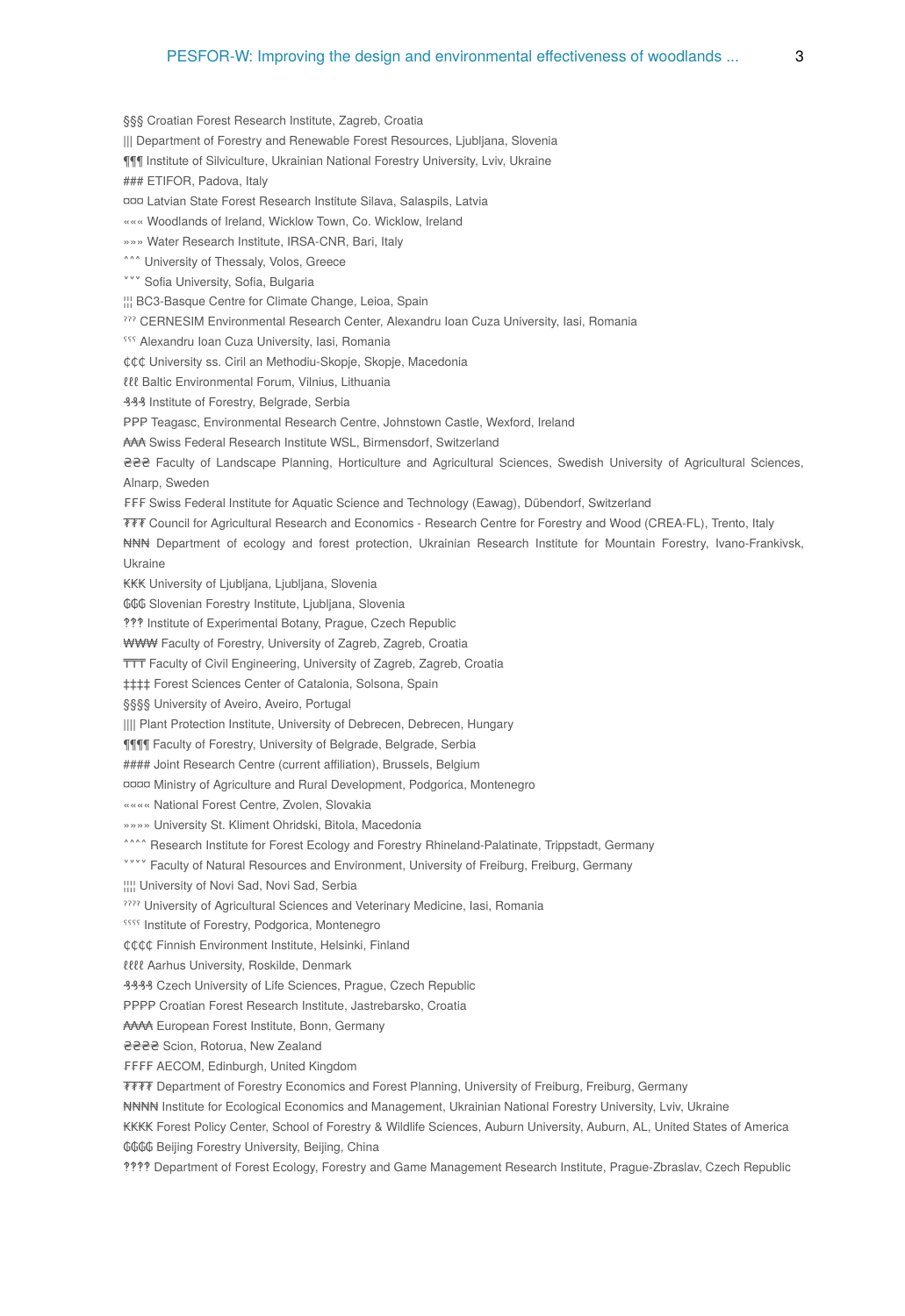Corresponding author: Gregory Valatin ([gregory.valatin@forestry.gsi.gov.uk\)](mailto:gregory.valatin@forestry.gsi.gov.uk) Reviewable v1

Received: 25 May 2017 | Published: 30 May 2017

Citation: Valatin G, Abildtrup J, Accastello C, Al-Tawaha A, Andreucci M, Atanasova S, Avdibegović M, Baksic N, Banasik K, Barquin J, Barstad J, Bastakova V, Becirovic D, Begueria S, Bethers U, Bihunova M, Blagojevic B, Bösch M, Bournaris T, Cao Y, Carvalho-Santos C, Chikalanov A, Cunha e Sá M, Czyżyk K, Daly H, Davies H, Del Campo A, Groot R, De Vreese R, Dostál T, El Mokaddem A, Finér L, Evans R, Fiquepron J, Frac M, Futter M, Garcia S, Gatto P, Geneletti D, Gezik V, Giupponi C, González-Sanchís M, Gordillo F, Gorriz E, Grigorova Y, Heinsoo K, Hochbichler E, Högbom L, Image M, Jacobsen J, Japelj A, Jelic S, Junk J, Juhasz C, Kagalou I, Kelly-Quinn M, Klamerus-Iwan A, Kluvankova T, Koeck R, Konovska I, Ostoic S, Krc J, Lavnyy V, Leonardi A, Libiete Z, Little D, Lo Porto A, Loukas A, Lyubenova M, Maric B, Martínez-López J, Martinez I, Maxim A, Metslaid M, Melvin A, Costică M, Mincev I, Morkvenas Z, Nevenic R, Nisbet T, O'hUallachain D, Olschewski R, Östberg J, Oszust K, Ovando P, Paletto A, Parpan T, Pettenella D, Malovrh Š, Planinšek Š, Podlipná R, Posavec S, Potočki K, Prokofieva I, Quinteiro P, Radocz L, Ristic R, Robert N, Rugani B, Sabanovic J, Sarvasova Z, Savoska S, Schleppi P, Schueler G, Shannon M, Silgram M, Srdjevic B, Stefan G, Stijovic A, Strange N, Tattari S, Teofilovski A, Termansen M, Thorsen B, Toth A, Trebs I, Tmušić N, Vasiliades L, Vedel S, Ventrubová K, Vuletic D, Winkel G, Yao R, Young S, Yousefpour R, Zahvoyska L, Zhang D, Zhou J, Žižková E (2017) PESFOR-W: Improving the design and environmental effectiveness of woodlands for water Payments for Ecosystem Services. Research Ideas and Outcomes 3: e13828.<https://doi.org/10.3897/rio.3.e13828>

## **Abstract**

The EU Water Framework Directive aims to ensure restoration of Europe's water bodies to "good ecological status" by 2027. Many Member States will struggle to meet this target, with around half of EU river catchments currently reporting below standard water quality. Diffuse pollution from agriculture represents a major pressure, affecting over 90% of river basins. Accumulating evidence shows that recent improvements to agricultural practices are benefiting water quality but in many cases will be insufficient to achieve WFD objectives. There is growing support for land use change to help bridge the gap, with a particular focus on targeted tree planting to intercept and reduce the delivery of diffuse pollutants to water. This form of integrated catchment management offers multiple benefits to society but a significant cost to landowners and managers.

New economic instruments, in combination with spatial targeting, need to be developed to ensure cost effective solutions – including tree planting for water benefits - are realised. Payments for Ecosystem Services (PES) are flexible, incentive-based mechanisms that could play an important role in promoting land use change to deliver water quality targets. The [PESFOR-W COST Action](https://www.forestry.gov.uk/fr/pesforw) will consolidate learning from existing woodlands for water PES schemes in Europe and help standardize approaches to evaluating the environmental effectiveness and cost-effectiveness of woodland measures. It will also create a European network through which PES schemes can be facilitated, extended and improved, for example by incorporating other ecosystem services linking with aims of the wider forestscarbon policy nexus.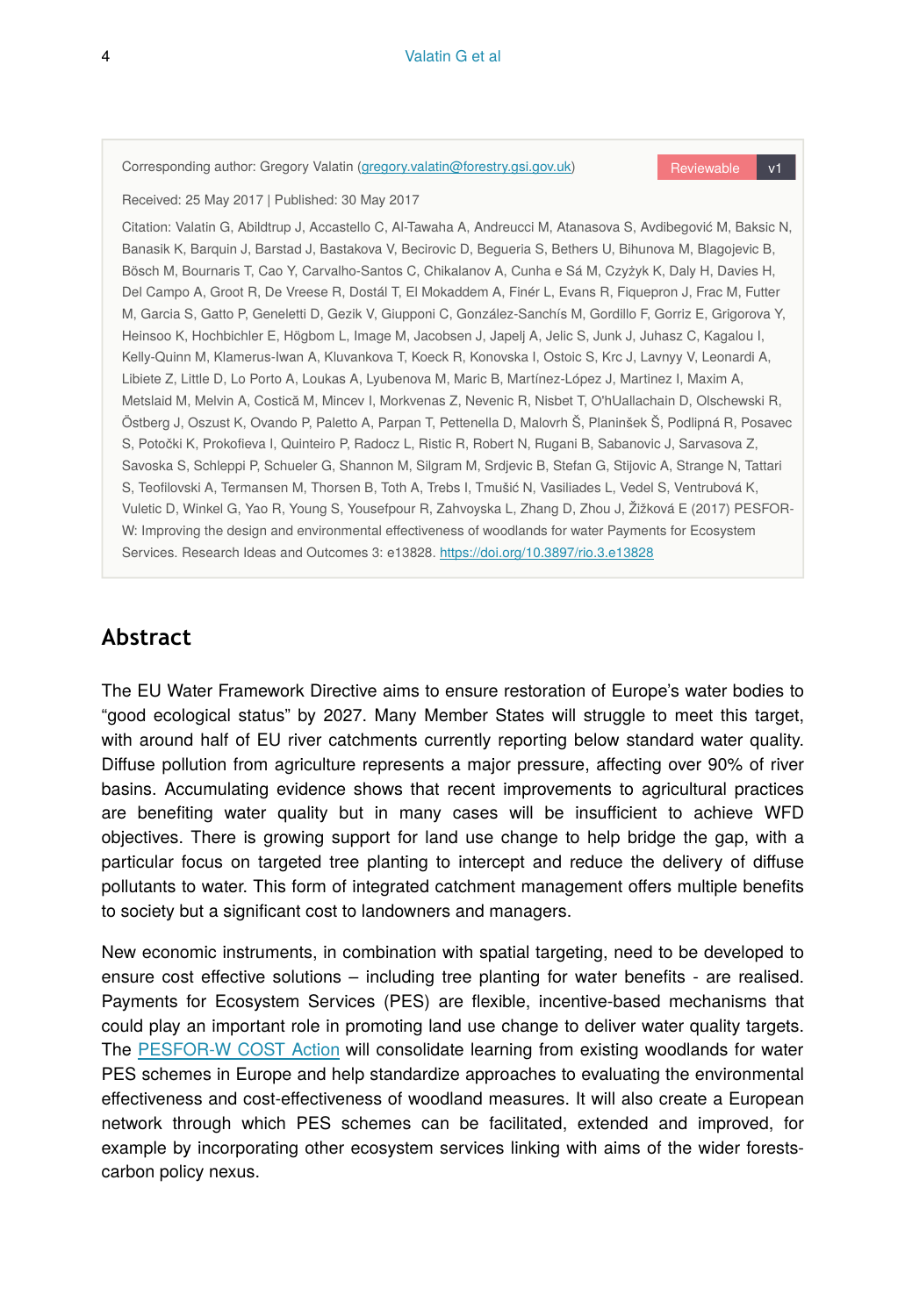## **Keywords**

Payments for Ecosystem Services, Woodlands, Water quality

## **S&T Excellence**

#### **Challenge**

#### **Description of the Challenge (Main Aim)**

The [EU Water Framework Directive \(WFD\)](http://ec.europa.eu/environment/water/water-framework/index_en.html) aims to restore Europe's water bodies to "good ecological status (GES)" by 2027 but many Member States (MS) are struggling to achieve this target. Around half of EU river catchments currently report below standard water quality (EEA 2012) and diffuse pollution poses long-term chronic risks for 42% of European freshwater bodies (Malaj et al. 2014). Meeting WFD targets in a cost-effective way will require mainstreaming new economic instruments such as Payment for Ecosystem Services (PES) schemes to deliver effective, spatially-targeted restoration actions.

The proposed 'PESFOR-W' Action aims to improve Europe's capacity to use PES to address WFD and wider issues. PES is a flexible, incentive-based mechanism with significant potential to utilise available finance more efficiently for environmental improvement (EC 2012a). It has gained increasing policy acceptance at national and international levels and offers much scope for tackling more intractable issues such as diffuse water pollution. Diffuse agricultural pollution is a significant pressure in more than 40% of Europe's river and coastal water bodies, and accumulating evidence shows that in many cases good water status will only be achieved by targeted land use change (EEA 2012). PES schemes based on smaller-scale forest planting, termed here "Woodlands-forwater (W-for-W)", have been highlighted as a potential solution to the problem (MCPFE 2007, EC 2012b), as well as a mechanism to harness multiple benefits for other policy agendas (e.g. climate change adaptation and mitigation, including carbon sequestration).

Information on the environmental impacts and cost-effectiveness of existing W-for-W PES schemes in COST countries is currently sparse, with comparative data generally lacking. The PESFOR-W Action will synthesise current knowledge on these schemes and help develop standard approaches and tools to improve quantification of the ability and cost effectiveness of woodland planting to reduce a range of diffuse pollutants, as well as potential trade-offs for water quantity. This will facilitate comparisons with alternative measures and enhance targeting of W-for-W measures as a novel, cost-effective solution to diffuse pollution management.

PESFOR-W will therefore consolidate and develop knowledge on: the potential breadth and scope of W-for-W PES schemes; PES environmental effectiveness (including 'additionality'); PES cost-effectiveness; and agreed standards and guidance to aid PES design and implementation across Europe and beyond. The inter-disciplinary platform will link research findings to frontline users in water, forestry, agriculture and environmental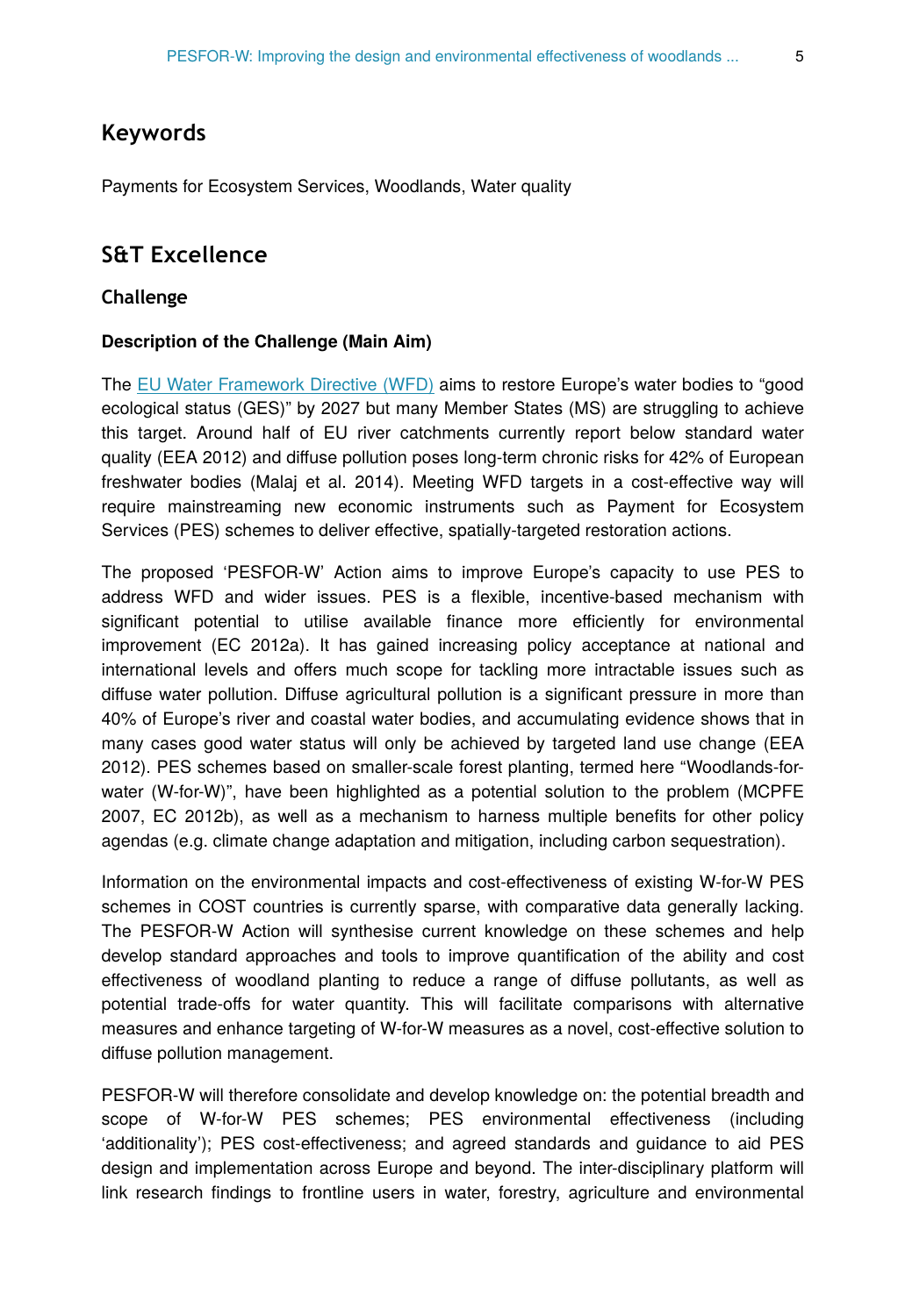finance sectors, adding value to existing training provision. It will provide practitioners with Case Study examples showing how barriers to practical implementation can be overcome and their effectiveness secured. Considering W-for-W PES as part of the wider forestswater-carbon policy nexus presents a huge opportunity for innovation.

#### **Relevance and Timelines**

A large number of water bodies in many MS are unlikely to achieve GES by 2027. MS therefore face the prospect of heavy fines, as well as high environmental and significant human health costs. 90% of MS River Basin Management Plans (RBMPs) identify agricultural runoff as the main source of diffuse pollution (EC 2012c) On-farm measures to tackle the problem (e.g. use of cover crops and grass buffers) are increasingly being found to be insufficient to meet water quality targets (Fiquepron et al. 2013). This is driving interest in targeted woodland planting (e.g. on or around pollutant sources or along pollutant pathways) as a more effective and secure intervention to attenuate (or eliminate) pollutant delivery to surface waters and groundwaters, while minimising land take and impacts on food security. However, while woodland creation offers multiple benefits to society, progress is highly constrained by the significant costs to landowners and managers (e.g. in terms of reduction in land value and agricultural income). There is therefore an urgent need to better incentivise land use change for longer-term water protection (including the potential for targeted woodland creation on steep slopes, cross-field belts and riparian zones). Timing for this 4-year project is ideal to inform 2020 water policy renewal and the third River Basin Management planning cycle, and to contribute to the Strategic Implementation Plan of the European Innovation Platform for Water (EIP Water), per 'Innovation in tackling the Challenge' subsection.

W-for-W is also highly relevant to wider policy agendas such as climate change mitigation and adaptation, and flood risk management. With global change, drought periods and flooding are expected to become more frequent, threatening ecosystems' capacity to deliver environmental goods. Higher water demand, notably in the Mediterranean, will result from population growth. As a tool that can account for multiple benefits and threats, PES has a key role to play in fostering policy coherence in this regard. The urgent need for such pluralistic value frameworks has been voiced by: the Millennium Ecosystem Assessment, the Economics of Ecosystems and Biodiversity (TEEB) and the Intergovernmental Platform for Biodiversity and Ecosystem Services (IPBES).

PES' ability to facilitate integration of funding streams is also vital. Reduced public funding creates a strong need to lever in private sector funding streams to achieve environmental protection goals. The Warsaw Resolution (MCPFE 2007), Roadmap to a Resource Efficient Europe (EC 2011), and EU Forestry Strategy (EC 2013), all encourage a greater use of market-based (private sector) tools; the LIFE Programme is also piloting the Natural Capital Financing Facility for PES. Advances in technologies to analyse large-scale datasets – at lower cost – now make it feasible for national, regional and local policy teams to consider spatial targeting of PES schemes.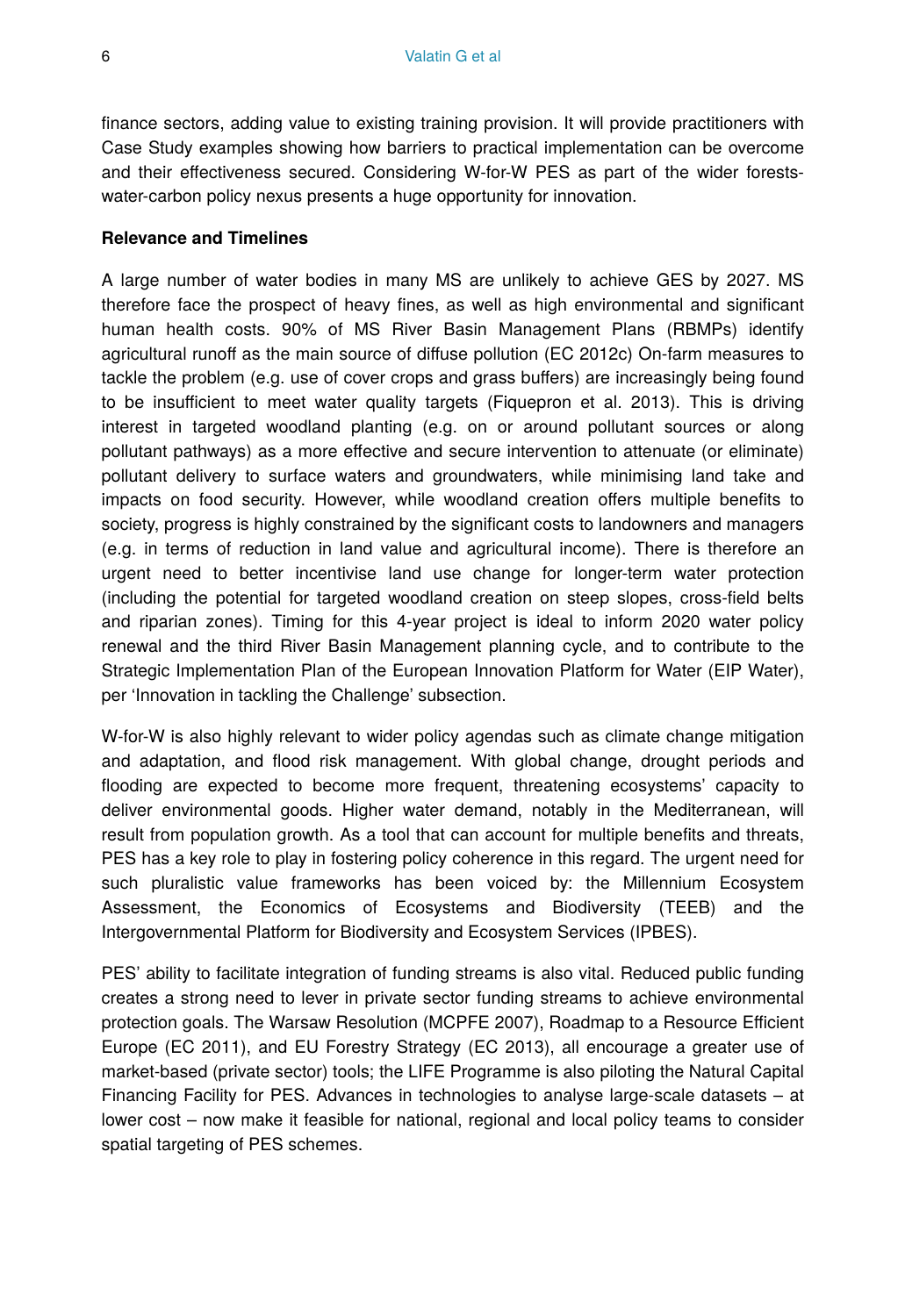Europe is behind the international curve in PES implementation: most mature PES schemes lie elsewhere (Costa Rica, USA, Kenya, Australia) (Martin-Ortega et al. 2013). Despite discussing PES for many years, their potential has not been fully realised in COST countries, in part because Europe currently lacks the trained experts to commission and deliver effective, well-designed schemes. The proposed PESFOR-W network is thus highly relevant and timely: it will help equip Europe with a cohort of technical experts capable of commissioning and delivering well-designed W-for-W PES schemes, benefiting water policy teams and utility companies, who urgently need lower-cost methods to protect watercourses, reduce water treatment costs and to avoid non-compliance fines (DEFRA 2013).

#### **Objectives**

#### **Research Coordination Objectives**

PESFOR-W's overall research aim is to combine practical, expert knowledge from the forestry, agriculture, water and financial sectors, to improve the design and environmental effectiveness of W-for-W PES, as a means of tackling the major problem of diffuse water pollution impacting on Europe and beyond. This knowhow will assist EU MS to pursue commitments to "*increase awareness of the relationship between forests and water*" and '' *develop appropriate policies and strategies for managing forests and water resources sustainably to adapt to climate change and contribute to its mitigation*" (MCPFE 2007). PESFOR-W's four principal research objectives are to:

- 1. **Characterize and critically evaluate the governance models and design structure of W-for-W PES schemes** in the EU, with particular regard to i) service provision (supply); ii) policy drivers; iii) payments/markets (demand); and iv) types of governance. This will assess weaknesses with existing PES schemes and identify organizational arrangements and metrics that could increase their effectiveness and improve governance.
- 2. **Evaluate the environmental effectiveness of targeted woodland planting** in reducing a range of agricultural diffuse pollutants, particularly sediment, nitrate, phosphate, pesticides and Faecal Indicator Organisms (FIOs). This will address the general lack of awareness within water sectors of the potential for woodland creation to help tackle a major agricultural pressure and inform model use and data availability for quantifying impacts.
- 3. **Develop a European PES repository of Case Studies** that investigate lessons from existing W-for-W PES schemes, to share with practitioners, policy makers and stakeholders to promote best practice. Current knowledge of such schemes is very fragmented and the Case Study Repository will draw together European and international examples into an open access, trans-disciplinary learning platform that highlights the scope to apply the W-for-W PES approach more widely, and pinpoint its strengths and weaknesses.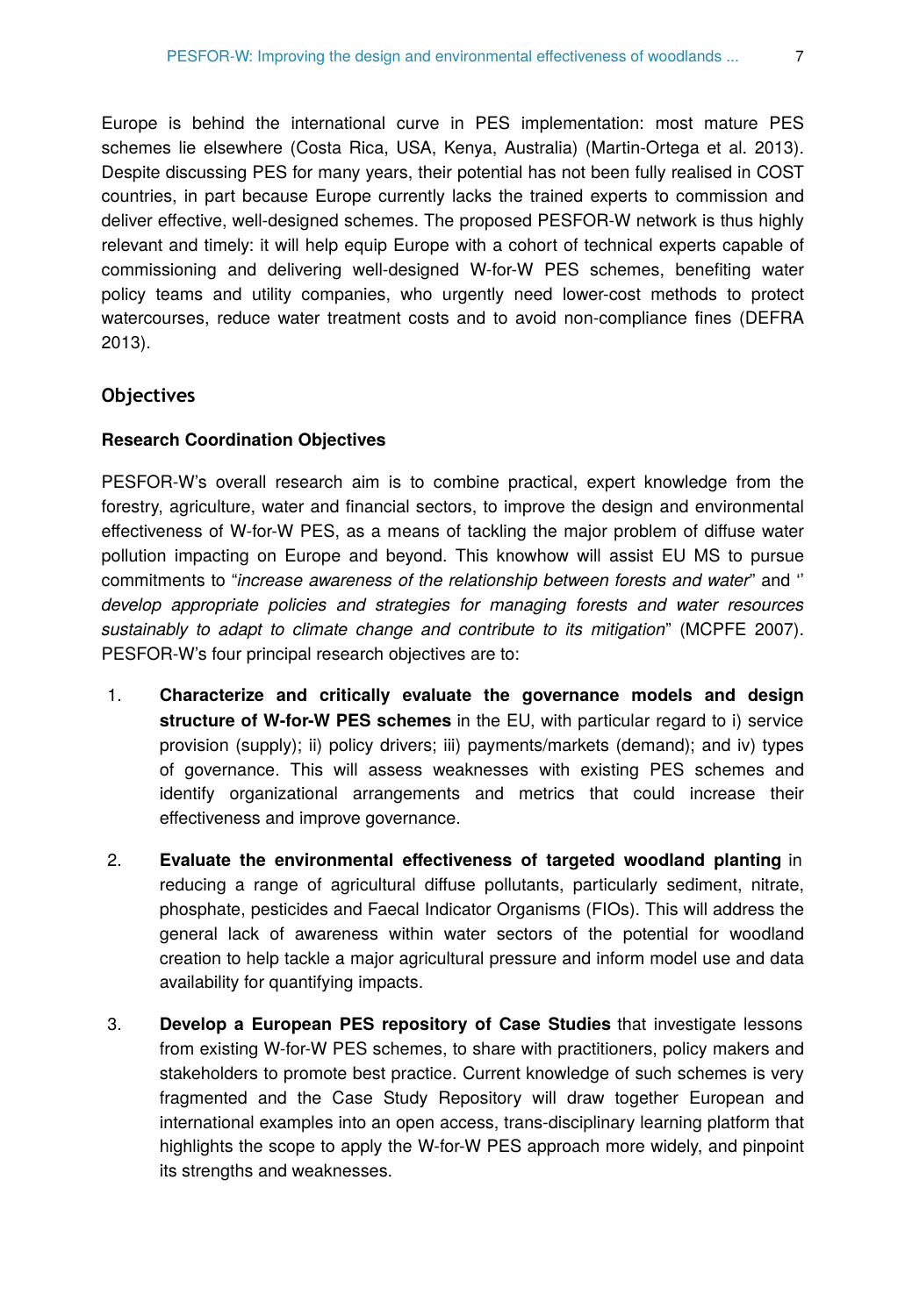4. **Develop User Guidance** on the suitability of pollutant, ecosystem service and catchment scale models to quantify the effectiveness of tree planting to reduce diffuse pollution; and provide advice on how PES schemes linking these can be applied. This advice will be consolidated into the publication '*A User Manual: Smarter Guidance on Woodlands-for-Water PES*' ('the User Manual').

Overall, progress towards the scientific challenges will be ensured by the inter-disciplinarity and expertise of the assembled team, which will include the participation of leading international experts, and by the close working of the four WGs, to deliver joint outputs. Strong links with related projects (Section 1.4.2) and with national, EU and international initiatives (e.g. emerging voluntary market standards for water benefit projects) will ensure effective knowledge sharing and help identify synergies between the research agendas of different groups.

#### **Capacity-building Objectives**

PESFOR-W will increase Europe's capacity to use W-for-W PES as a major policy tool for delivering water benefits and meeting WFD targets. The Action will develop a critical mass of skilled 'experts' (both researchers and users) able to commission and deliver welldesigned and cost-effective W-for-W PES schemes, securing their wider implementation and improvements to the quality of Europe's water resources. Four principal capacitybuilding objectives support this:

- **To provide training in technical and economic skills**, particularly for Early Career Investigators (ECIs), the 'PES-engineers' of the future. Over 100 individuals (>50% ECIs) will be trained through 4 Training Schools and related workshops. This will increase Europe's capacity to tackle the intractable diffuse pollution issue by designing targeted and cost-effective W-for-W PES schemes, providing a new approach that could be attractive to potential investors and help develop an innovative market in water credits.
- **To facilitate interaction between specialists with different skill sets** (forestry, agriculture, ecology, hydrology/ hydrogeology, biophysical, economics, law, etc.) needed for PES schemes. The Action's web-hub will incorporate links to a LinkedIn/ Facebook 'European PES Skills Directory', allowing Training School delegates and linked professionals to register their skills and contact details, and stimulating the creation of new professional and academic networks.
- **To build stakeholder understanding**. PESFOR-W will increase the understanding of regulators, governments, land owners and managers, water companies, environmental consultants and other investors of the potential for W-for-W PES schemes to meet WFD targets, as well as to deliver other water and wider objectives. It will use: workshops; the web Survey; participation in Case Study reviews; and the development of robust metrics to communicate PES scheme environmental and cost-effectiveness, to engender stakeholder support and interest. High quality, peer-reviewed papers, reports and Case Studies will be published to improve Europe's evidence base on PES-for-water, creating discussion and understanding (regulation in favour or against markets). Information and data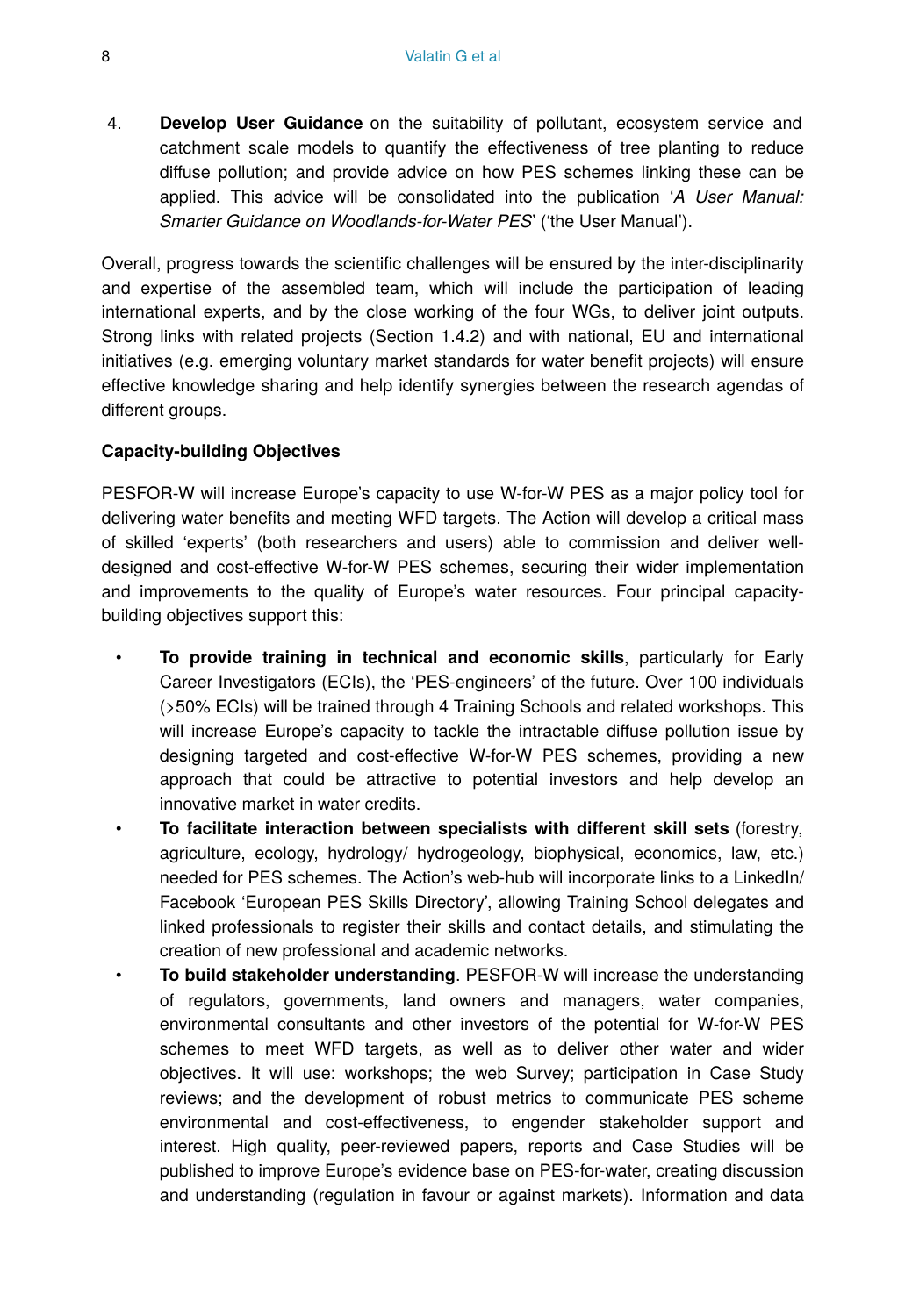will be derived from literature reviews, plus work by ECIs and others in STSMs and Working Group meetings. In reaching these objectives, PESFOR-W will strive to also:

- **Improve geographic balance.** PESFOR-W will increase Inclusiveness Target Countries' (ITCs') access to international expertise and funding, identifying and promoting excellence in science and finance across Europe. It will encourage ITC researchers and institutions to lead WG activities and play strong roles in project delivery by hosting events and providing STSM candidates. Spatial Case Studies map and Glossaries on the web portal will assist researchers and stakeholders to develop a common language and overcome terminology barriers. The 'European PES Skills Directory' will assist PES researchers and practitioners in all geographic regions and areas of expertise to develop links at the local level and with important hubs of excellence.
- **Improve gender balance**: The forestry, agriculture, water and environmental finance sectors share an acute gender imbalance. PESFOR-W aims to exceed 40% female representation in MC composition and 50% in Training Schools, and will positively select of women for leadership roles, to an extent consistent with scientific quality and geographic balance. Its Gender Action Plan will form an integral part of the project's Dissemination and Exploitation Plan (described in WG4 Work Plan) to ensure communications fully support these goals and promote positive role-models. For example, activities will be advertised to reach and engage women, highlighting opportunities for re-qualification via the project for women returning to science after career breaks, and ensure project communications connect with existing networks (e.g. female foresters' network).

#### **Progress beyond the State-of-the-art and Innovation Potential**

#### **Description of the State-of-the-art**

PES schemes are innovative mechanisms which aim to ensure the value of Ecosystem Services (ES) is taken into account in decisions. PES involve "*a transfer of resources between social actors, creating incentives to align individual and/or collective land use decisions with the social interest in the management of natural resources*" (Muradian et al. 2010).

PES mechanisms are highly adaptable and have already been applied to a wide range of contexts and ES, including carbon sequestration, habitat protection, landscape conservation and various hydrological services (see: Morrison and Aubrey 2010, Table 3, p.8). As shown in Fig. 1, PES schemes differ in: the extent of voluntary transactions; how well the ES are defined; and whether payments just depend upon altered land use (e.g. increasing tree cover) and projected changes in ES provision, or monitoring their increased delivery ex-post ('conditionality'). A number of economists (e.g. Morrison and Aubrey 2010) consider the last point to be a defining characteristic of PES. Schemes also differ in relation to principles underpinning associated property rights. Some - including mandatory 'capand-trade' and 'offset' schemes, are based on the WFD 'polluter pays' principle (EU 2000,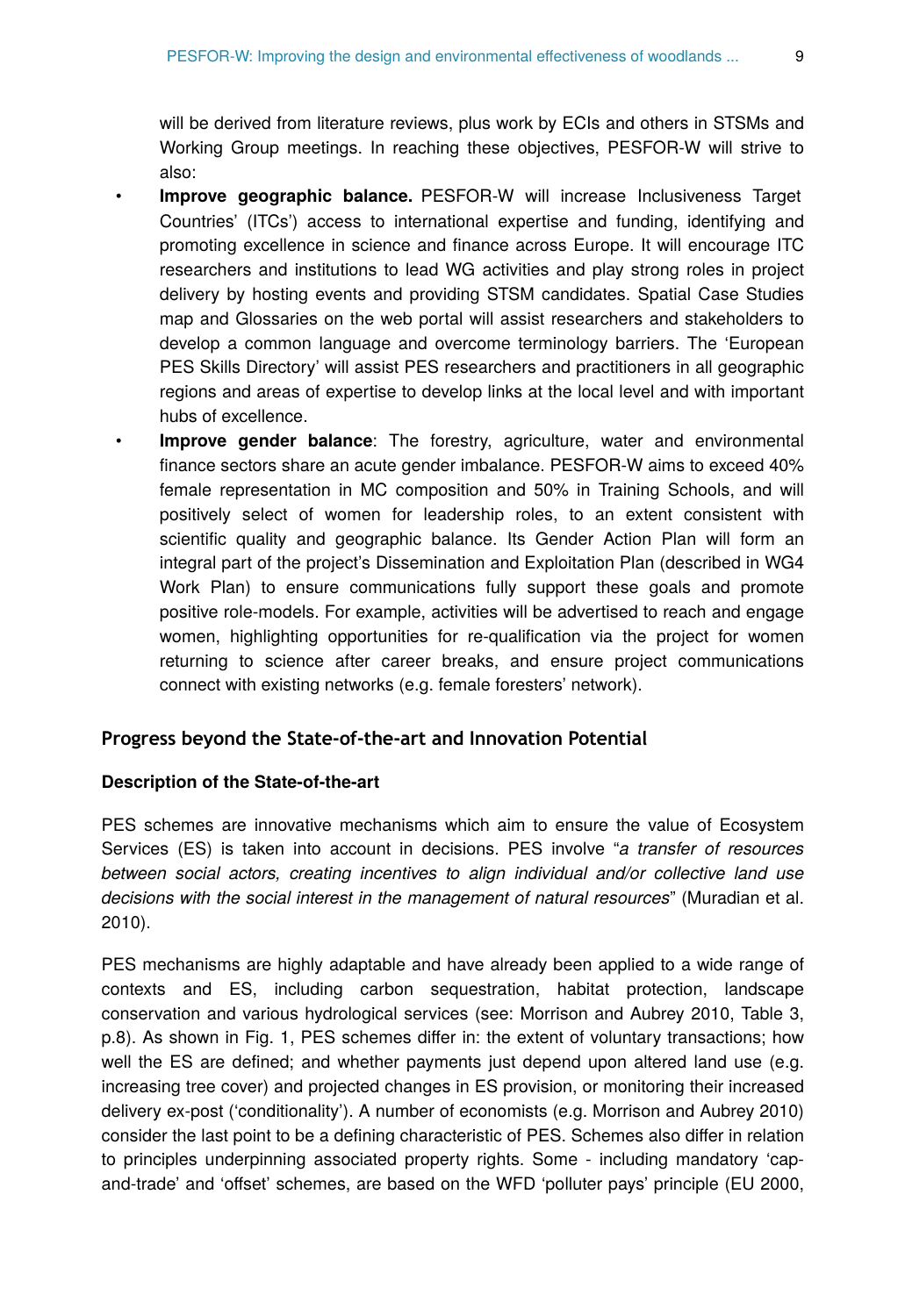

para 38, p.7). Others draw on the 'beneficiary pays' principle, which underpins woodland creation grants, and voluntary markets for ES driven by corporate social responsibility.

PESFOR-W focuses primarily on PES schemes that incentivise woodland planting and management for water benefits. Targeted planting on or around pollutant source areas and along or across delivery pathways can be very effective at intercepting a range of diffuse pollutants derived from agriculture. A tree cover requires little fertiliser or pesticides, efficiently cycles nutrients, enhances soil infiltration, reduces rapid runoff and protects the soil from disturbance and erosion (Calder et al. 2007, EC 2013). The ability to reduce runoff can also help to alleviate flooding, although the high water use of some trees can pose problems for water resources (CRPF PACA 2012).

Interest in W-for-W PES schemes has grown in recent years but application in Europe remains fragmented and piecemeal, despite recent notable successes such as Spain's use of CAP funding and UK's tailoring of Rural Payments to encourage tree planting for water (Burton and Schwarz 2013). In preparing this proposal, a detailed search identified eight examples of W-for-W PES found in COST countries plus a further eight related schemes, but this compares poorly with other parts of the world. Water-related PES are a focus of global reporting initiatives (Bennett et al. 2014), but a comprehensive pan-European picture (including of the size of the market size) is lacking. 75% of literature derives from developing countries; only 10 papers could be found on EU case studies (mostly Agri-Environment Schemes(AES)) (Schomers and Matzdorf 2013). Most key models are currently proprietory, with Open Source models generally less well known.

#### **Progress beyond the State-of-the-art**

PESFOR-W will address critical knowledge gaps relating to W-for-W PES in: i) the design and governance of PES schemes; ii) the underpinning science and modelling; and iii) costeffectiveness plus supply- and demand-side issues.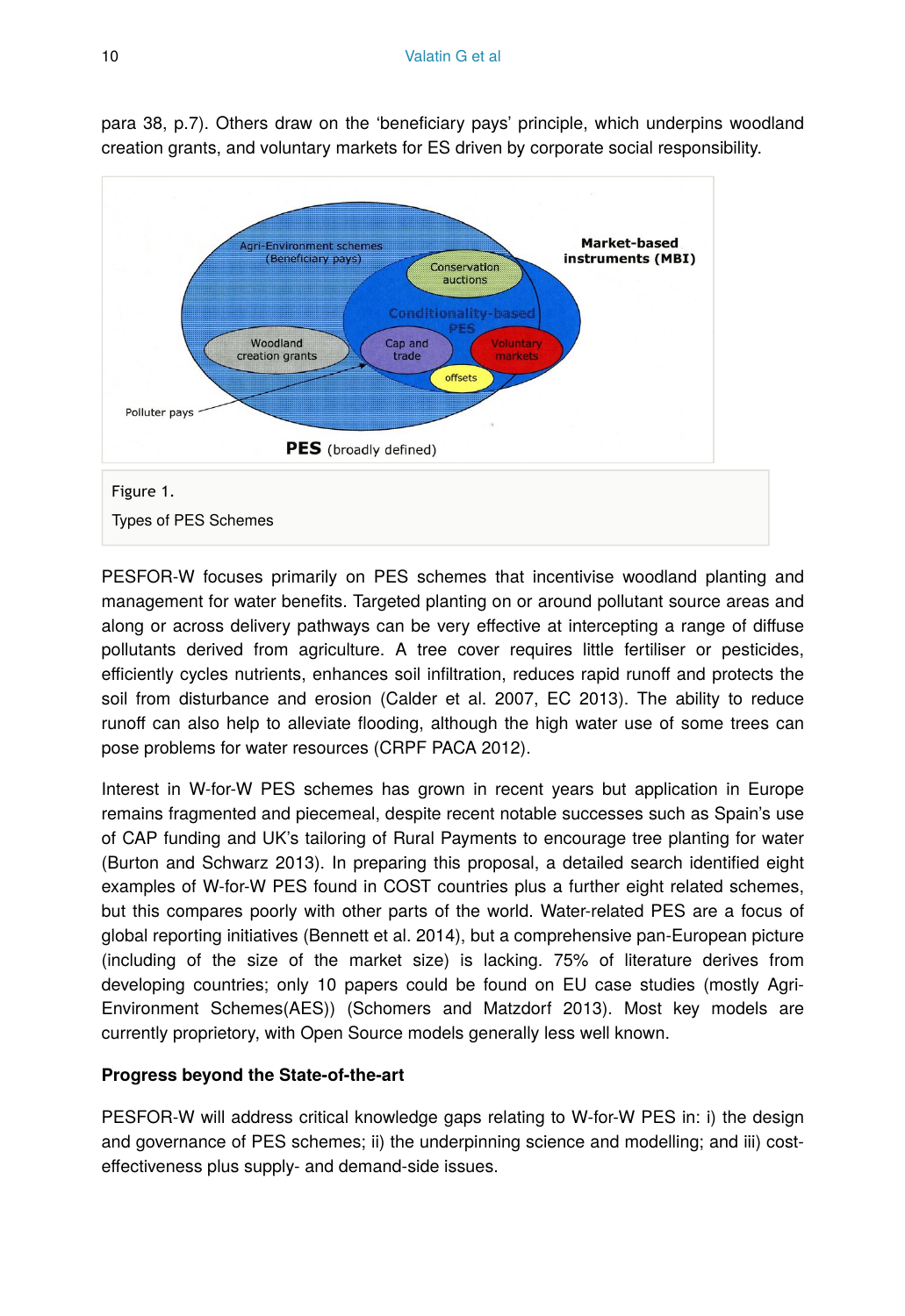**The design and governance of PES schemes**: The network will improve understanding of the institutional factors facilitating the development of PES – including: roles for government in underpinning new markets; existing barriers to development of schemes; and how water regulation could be streamlined to provide enabling conditions. Exploring these contextual factors will help determine how best agri-environment funding could be combined with PES schemes.

**Underpinning science and modelling**: A major barrier to application of W-for-W PES is uncertainty about the effectiveness of tree planting in delivering water benefits, plus concern about possible dis-benefits, such as reducing water yield. Quantification of the ability of trees to remove the main diffuse pollutants and impact on water resources will be advanced by a methodological evaluation and comparison of available pollutant and water use models, including those underpinning ecosystem service and catchment scale water models. This will generate value ranges and look-up tables to aid scheme design and help develop a shared understanding across Europe of opportunities for targeted tree planting to tackle diffuse water pollution from agriculture.

**PES Cost-effectiveness plus supply- and demand-side issues**: Approaches to estimating cost-effectiveness will vary according to whether a private sector or societal perspective is adopted, differences such as the time horizon and the approach to discounting, and whether ancillary benefits are considered. To facilitate comparisons, a common approach(es) need(s) to be agreed. Knowledge of the cost-effectiveness of tree planting measures will be improved by synthesizing data on the economic performance of existing PES schemes and comparing with data on the use of alternative measures. Consideration will also be given to socioeconomic factors such as buyer motivations plus the impact of climate change. A major step will be linking water values to tree carbon and potentially other benefits. This will strengthen the durability of W-for-W PES schemes by integrating funding from different sources, including private payments and public subsides, as well as contributing to multiple policy agendas.

The Repository of European W-for-W PES Case Studies will be of particular benefit to policy makers, practitioners and stakeholders. This will provide a one-stop shop for those interested in developing new schemes, explaining terminology, describing lessons learned, and offering information on tree planting, appropriate models, look-up tables, different financial approaches, and guidance on best practice. It will also identify limits and challenges to the approach, such as in drier regions where tree water use and drought tolerance may be an issue. Gathering and disseminating knowledge on enabling conditions and successful schemes will make a major contribution to promoting interest in and marketing of W-for-W PES schemes. It will also raise awareness of potential trade-offs and perverse incentives (such as the potential for financial payments to undermine intrinsic motivations), ensuring any dis-benefits are minimised. In order to scale-up private sector investment in woodlands for water projects, it will be useful to explore approaches that have been used to successfully expand other ecosystem markets.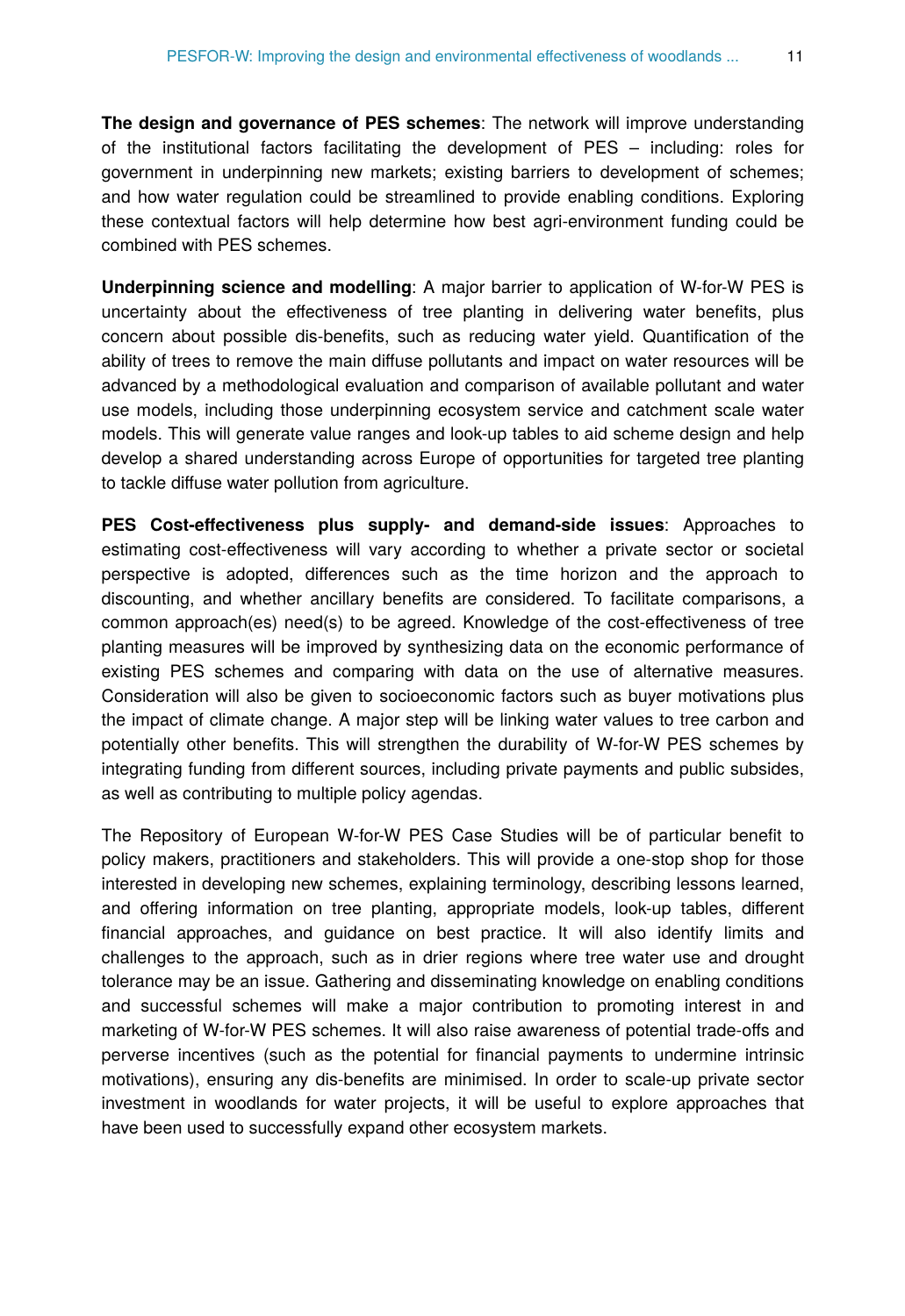Overall, the Action will significantly advance Europe's ability to use W-for-W PES as a policy tool to help solve the intractable issue of diffuse water pollution, thereby improving its water environment.

#### **Innovation in tackling the Challenge**

EIP Water has selected the provision of water-related ES as one of its five priorities, because "*the ecosystem services approach offers market opportunities in the water utilities sector and other sectors [..and] the establishment of markets dealing with quantified ecosystem services offer opportunities to further develop the PES concept*." PESFOR-W's STSMs and meetings will provide a multi-disciplinary, multi-sector approach to water governance, creating a 'safe' space for policy entrepreneurship, allowing stakeholders to explore ESS innovation and associated financial tools.

This Action is innovative by extending water-PES schemes to support more targeted tree planting within intensive agricultural areas. These represent the dominant sources of several agricultural diffuse pollutants responsible for degrading the water environment and causing many water body failures. Monitoring studies increasingly show that restoring GES will require an element of land use change but landowners remain resistant due to the impact on land values and incomes. PESFOR-W will fill this gap by sharing knowledge and providing tools and guidance on designing cost effective W-for-W PES schemes that reflect the social value of environmental benefits and offer an appropriate level of funding support. Account will also be taken of possible trade-offs for water yield, facilitating 'precision engineering' of catchments.

Another novel aspect will be efforts to develop a 'Woodlands for Water Code' that links to existing carbon codes. This would include standardised 'look-up' tables giving ranges for the effectiveness of planting for reducing different diffuse pollutants that take account of planting design and potentially management (e.g. spacing, thinning, etc.), physiography and climatic factors. Incorporating water benefits, along with other values, will strengthen the economic case for land use change and stimulate both public and private sector interest in W-for-W PES schemes.

The EU Science for Environmental Policy '*Future Brief: Innovation in the European water sector*' emphasizes that '*water innovation applies not only to new sustainable technologies but also to new partnerships extending across public administrations, research and industry: new business models and new forms of water governance that are not only innovative themselves but can also stimulate and support technological innovations*'. PESFOR-W will enable the creation of these much-needed partnerships, to design and deliver W-for-W PES as part of a more sustainable and integrated approach to catchment management. The opportunity to contribute to a number of policy agendas and help solve a currently intractable major water issue will ensure a wide range of ECIs, SMEs and other stakeholders participate in Training Schools, Case Studies and knowledge exchange.

Presenting Case Studies spatially through a web-hub (Milestone 4.4) will help overcome the fragmented nature of existing initiatives and provide relevant resources for all COST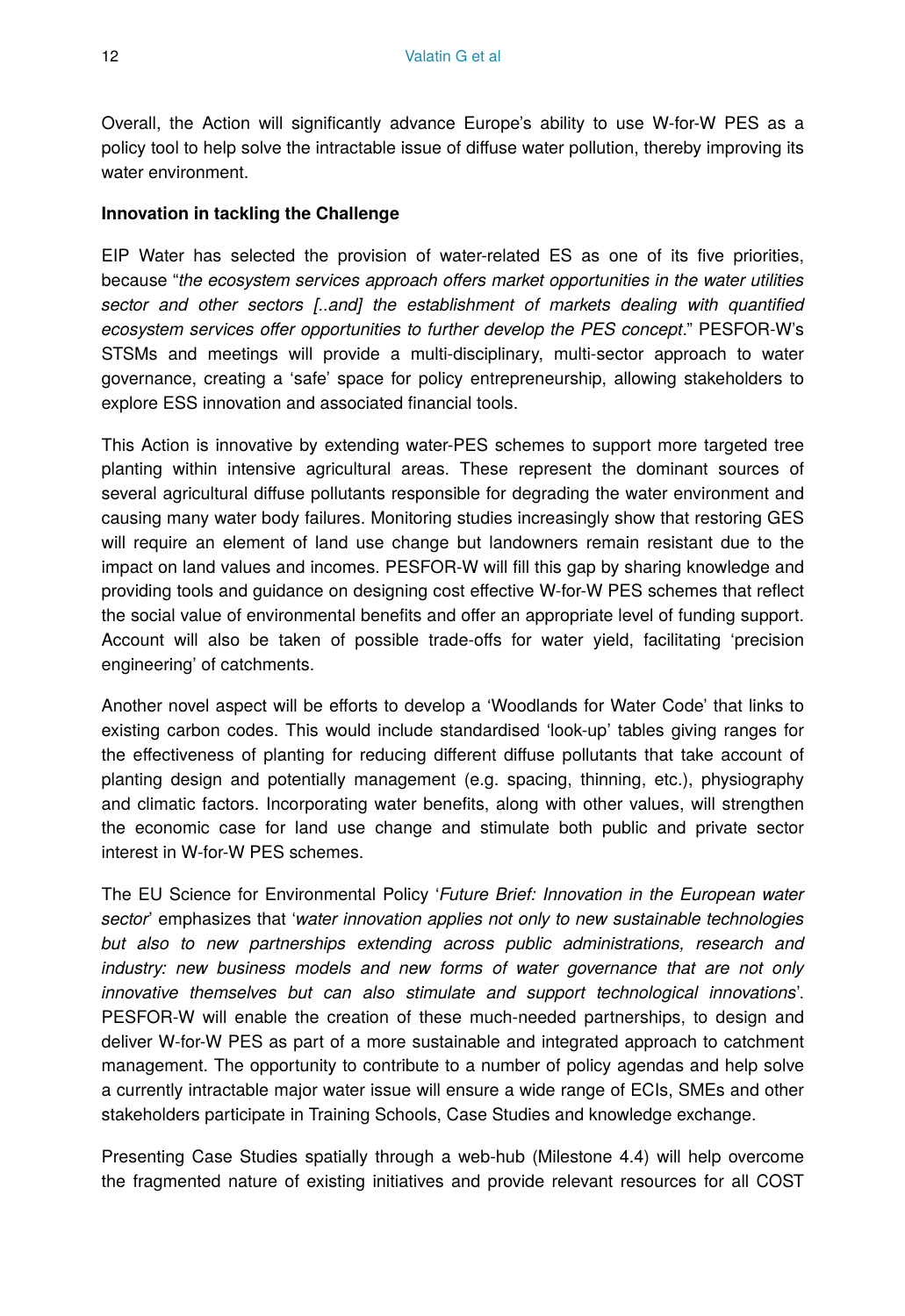countries, including ITCs and NNCs, overcoming language barriers between countries and facilitating the closer joint working of the forestry, agriculture and water sectors.

#### **Added Value of Networking**

#### **In relation to the Challenge**

Networking is essential to share knowledge and experience on W-for-W PES schemes so that lessons are learned and barriers addressed. As described in the State-of-the-art subsection, existing knowledge is fragmented and piecemeal, with much to be learned from local Case Studies and international developments. PESFOR-W will build a strong, European-led, trans-disciplinary community of specialists to consolidate knowledge and agree standardised evaluation approaches, particularly on the technical and economic aspects of effective W-for-W PES. Achieving this, with the close involvement of both public and private sector stakeholders, will generate confidence and support in implementing schemes and help lever in greater private sector investment. Creation of the network will significantly improve Europe's international visibility and standing in PES implementation, as well as link Europe with key global initiatives, as detailed in the subsection on the added value of networking in relation to existing efforts at European and/or international level. The strong representation of ITCs will increase ITC researchers' visibility and connection to leading European science and policy hubs. Provision of accessible Case Studies and high quality training will help overcome language barriers and assist career development of scientists and professionals from the water, forestry, agriculture and financial sectors. The strong involvement of ECI researchers and leading global experts will assure a particularly high level of innovation.

#### **In relation to existing efforts at European and/or international level**

PESFOR-W will extend existing European research in PES-for-water by drawing on results and interacting with experts from many research, demonstration and innovation projects, including:

**H2020**: [Water Innovation projects:](http://ec.europa.eu/research/participants/portal/desktop/en/opportunities/h2020/calls/h2020-water-2015-two-stage.html) Water-1B-2015 '*Demonstration/Pilot Activities' &* Water-2B-2015 '*Integrated approaches to water and climate change*' (both 2016-2020) examining ES' roles in the provision of water-related services. [PROVIDE](http://cordis.europa.eu/project/rcn/197077_en.html) '*Providing smart delivery of public goods by EU agriculture and forestry*; & [PEGASUS](http://www.ieep.eu/news/2015/05/eu-research-project-pegasus-new-thinking-on-sustainable-land-management--1434) '*Public Ecosystem Goods and Services from land management*' (both 2015-18.). [ERASMUS+ Knowledge](https://eacea.ec.europa.eu/sites/eacea-site/files/ka_selection_results_2015.pdf) [Alliance](https://eacea.ec.europa.eu/sites/eacea-site/files/ka_selection_results_2015.pdf) project ECOSTAR ' *Research and enterprise alliance in the Marketing and Economics of Ecosystems and Biodiversity*' (2016-19) on PhD entrepreneurship in Natural Capital business activities. [DIABOLO](http://riojournal.com/../../nirobert/AppData/Local/Temp/diabolo-project.eu): '*Harmonising forest data*'.

**FP7**: [DESSIN](http://www.dessin-project.eu) 'Demonstrate ecosystem services enabling innovation in the water sector' (2014-17); [OpenNESS](http://www.openness-project.eu) 'Operationalisation of Natural Capital and EcoSystem Services to Real World application' (2012-17); [OPERAS](http://www.operas-project.eu) 'Operational Potential of Ecosystem Research Applications' (2012-17); [OPPLA portal](http://www.oppla.eu) for Ecosystem Services and Natural Capital; [Newfor](http://www.newforex.org/) [ex](http://www.newforex.org/) 'New Ways to Value and Market Forest Externalities' (2010-13); FP7 PEOPLE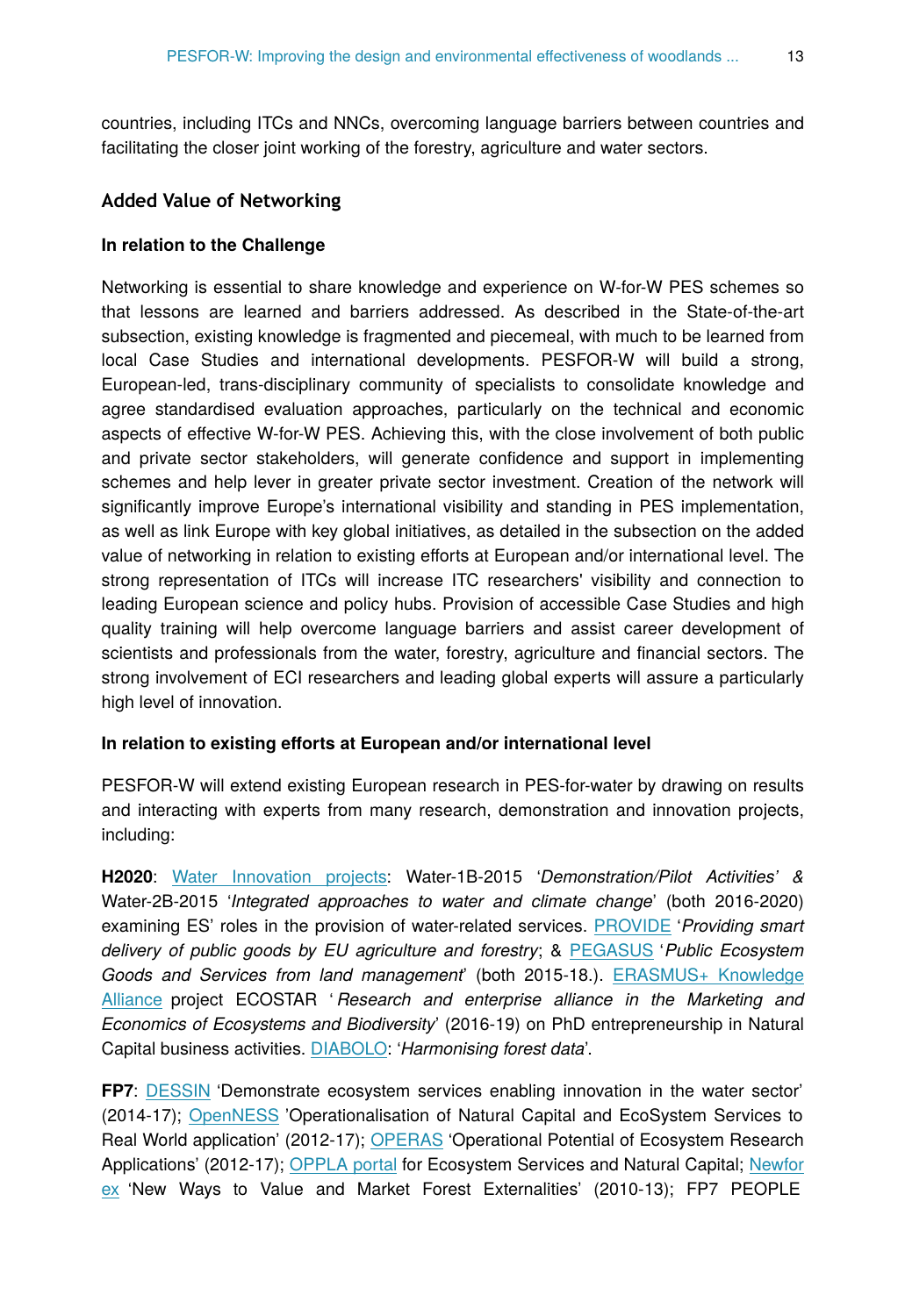FORESTA 'FORest conservation and EcoSysTem Accounting: towards the integration of private & public values in landuse decision modelling at farm scale' (2014-16); [POLICYMIX](http://policymix.nina.no/) (2010-14); [WFD-in-Croatia](http://www.wfd-croatia.eu) Twinning project (2007-9); and [SUMFOREST](https://www.sumforest.org/) ERA-NET 'Implementing Sustainable, Multifunctional Forestry by enhanced Research Co-ordination for Policy Decisions' (2014-17).

**COST Actions**: ORCHESTRA FP1207 '*Orchestrating Forest-Related policy analysis in Europe*' (2012-15) and its successor [Wiki](https://wiki.metla.fi/display/OR/ORCHESTRA+Home); FORMAN FP 0601 '*Forest Management and the Water Cycle*' (2006-11) and its successor Nordic-Baltic research network [CAR-ES](http://www.nordicforestresearch.org/car-es/) (2011-2015), which examined the impacts of forest management on water quality and carbon; and Targeted Network [CAPABAL TN1401](https://www.facebook.com/capabal) '*Capacity Building in Forest Policy and Governance in Western Balkan Region*', a strong network of young forestry sector researchers and practitioners.

**Several LIFE+ projects** have piloted and evaluated water-related PES: [GESTIRE](http://www.life-gestire.eu/en1_index.aspx) *'Lombardy NATURA 2000 Network'*; [INBIOWOOD](http://www.inbiowood.eu/en/http:/www.inbiowood.eu/en/) '*Afforestation for biodiversity*'; and EU Centre for River Restoration [ECRR network](http://www.ecrr.org/) portal for river restoration schemes in Europe (923 projects,1995-present) plus [River Wiki,](https://restorerivers.eu/) legacies from LIFE+ RESTORE (2010-13).

**Interreg & Nationally-Funded projects** e.g. [InterregIVB VALUE](http://www.value-and.com/) ' *Valuing Green Infrastructure and water benefits*'; Opportunity Mapping for woodland creation for water benefits; Wales' nutrient offsets; use of auctions for AES schemes; and Italy's 'Guidance on PES for water sector'.

PESFOR-W will use the above projects as 'leverage multipliers' to spread project messages to target stakeholders. Careful scheduling of project activities (e.g. Training Schools and Final Conference) to combine with other events (e.g. biennial conference of European Society for Ecological Economics being held in Budapest in 2017) will further contribute to knowledge sharing.

PESFOR-W will also link with innovators through EIP Water's ['Matchmaking for Water](http://www.eip-water.eu/about) [Innovation' online market place](http://www.eip-water.eu/about) and ensure project results feed into existing global innovation initiatives. For example, Task 4.2 will contribute to the biennial European and global survey of watershed payment schemes undertaken by Ecosystem Marketplace. Closing the gap between Europe and the current global leaders in PES development (USA and China) is directly addressed by the direct participation of China, USA, New Zealand and International organisations. The proposers' substantial role in international networks will assist linkage with global initiatives (e.g. Ecosystem Marketplace) and enable leading international experts to participate at their cost as trainers in the Training Schools.

Contact with [IUFRO](http://www.iufro.org) Unit 9.04.02 'Valuation of Ecosystem Services and Carbon Markets' and relevant IUFRO and IFSA Task Forces ('*Forest Foresight*'; 'Contribution of Biodiversity to ES'; and '*Higher Education*') will enable PESFOR-W results to feed into the 2019 IUFRO XXV World Congress in Brazil. Contact with **citizen science initiatives**, such as the World Water Monitoring Challenge, will provide a means to engage with citizens interested in their local water quality.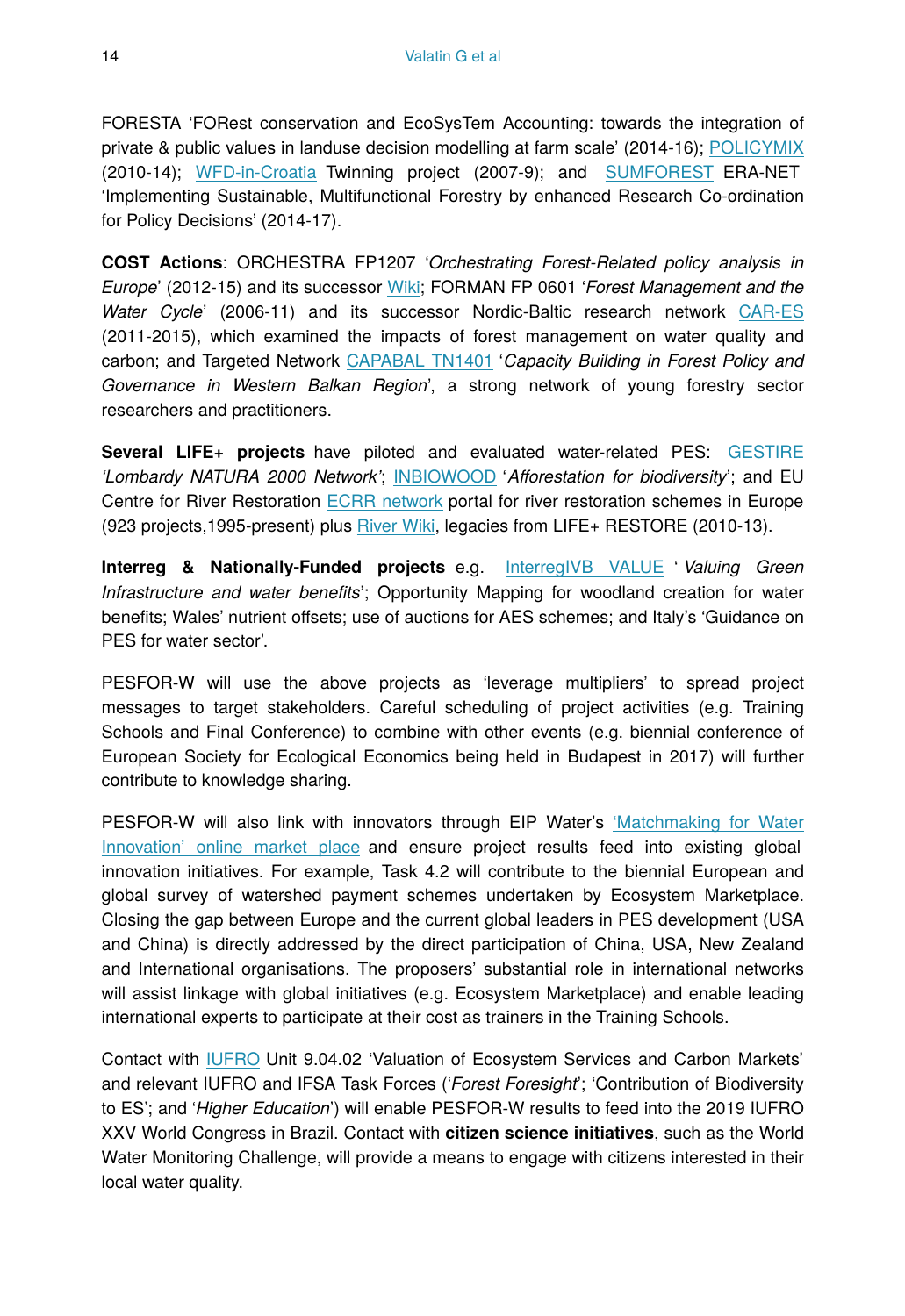## **Impact**

## **Expected Impact**

#### **Short-term and long-term scientific, technological, and/or socioeconomic impacts**

The project will generate the following **scientific and technological impacts**:

- **Synthesising evidence**, including developing a common understanding of links between woodland creation and water quality and quantity, will help underpin targeting, design and evaluation of W-for-W PES Schemes. Provision of look-up tables with value ranges on the effectiveness of woodland planting to reduce a range of diffuse pollutants will improve the performance of existing models and facilitate mainstreaming PES development across Europe in the short-medium term.
- **Integrating models** covering water and other benefits will add value, facilitating links to existing PES schemes that address services such as carbon sequestration. Policy makers will benefit from understanding how PES schemes can interact with climate change scenarios, to deal with expected medium/long term challenges and improve confidence in their application/longevity.
- The '*User Manual: Smarter Guidance for Woodlands-for-Water PES*' will assist EU and national regulators in designing appropriate and cost-effective schemes, driving PES setup and implementation across MS. By consolidating knowledge and experience, the linked spatial Repository of Case Studies and supporting peerreviewed articles will facilitate learning and dissemination, as well as help overcome language barriers.
- **Fostering interactions** between specialists from different sectors and research disciplines, PESFOR-W will advance understanding of a complex water issue and promote the need for an integrated approach to catchment management. This will facilitate future trans-disciplinary research and further improvements to modelling and mapping tools, allowing W-for-W PES schemes to continue to evolve and remain fit for purpose.

Overall, PESFOR-W is expected to result in three main socio-economic impacts:

- **Improve Europe's water quality** by reducing the major pressure of diffuse pollution from agriculture, the single most important source of water pollution in Europe (EEA 2012). Increased implementation of well-designed, targeted W-for-W PES schemes will help address this intractable issue, reducing economic and human health costs. The scale of potential savings is huge:
	- Annual costs of UK agricultural diffuse pollution alone are estimated at £238m (**Jacobs, 2008**)
	- Compared to water treatment, preventing water pollution at source can have an estimated cost-benefit ratio as high as 1:65 (POST 2014)
	- 13% of 12,938 groundwater monitoring stations across Europe exceeded the 50 mg  $NO<sub>3</sub>/l$  limit for drinking water (**EuroStat, 2014**).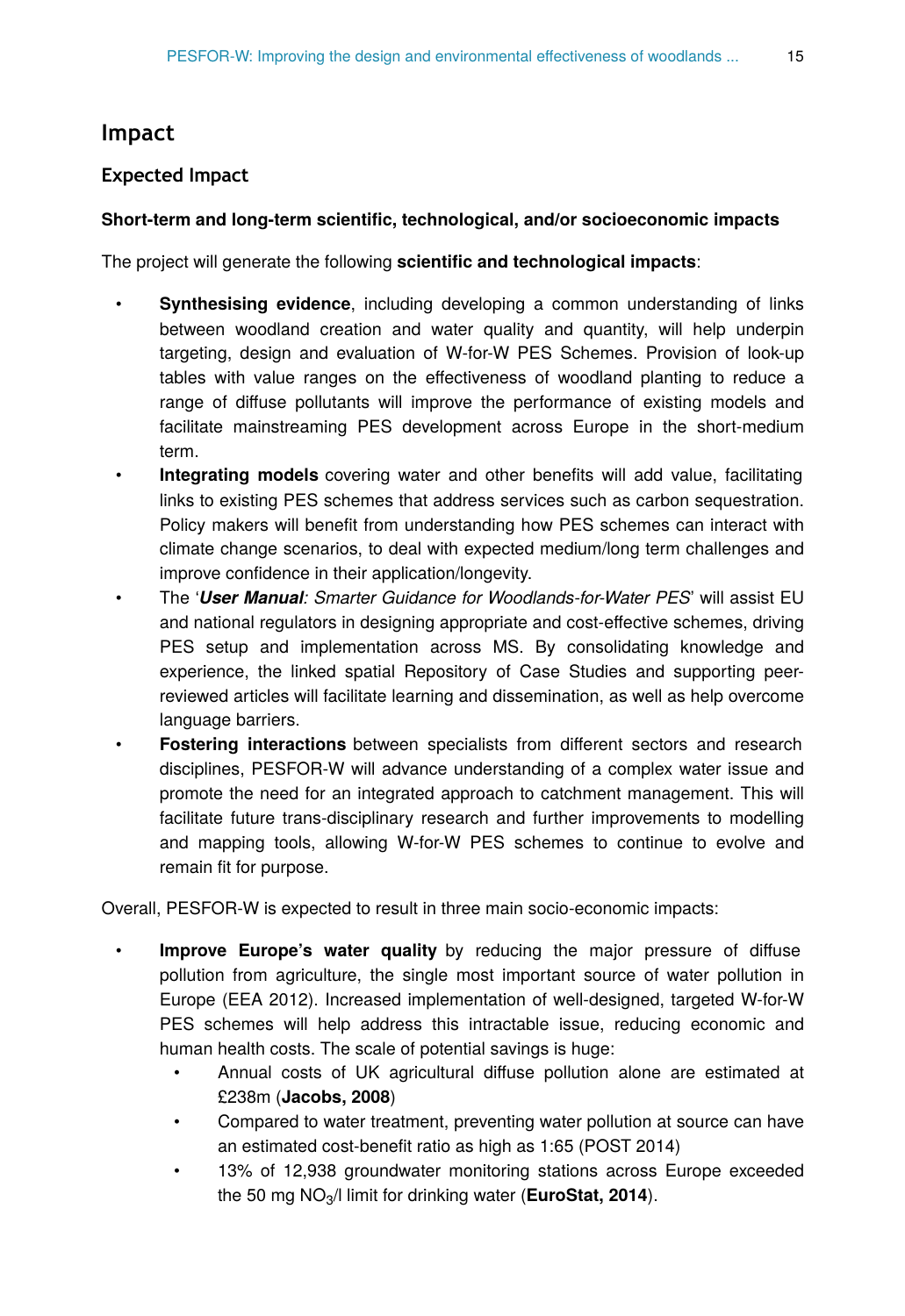- Over 3 million people (5.8% of the French population) are exposed to water quality below World Health Organization standards (**EuroStat, 2012**)
- **Grow the European market and employment for PES scheme design and implementation**, increasing opportunities for European environmental consultancies and entrepreneurs, and their ability to compete globally. In 2013, nature-based solutions to water management were estimated to be worth \$12.3 billion per annum globally, rehabilitating and/or protecting over 365 million ha of water-critical ecosystems worldwide (an area larger than India). This market is said to be growing at 12% per year, (Bennett et al. 2014). 59% of global PES-for-water funding flows to projects that compensate landowners for sustainably managing their farms, forests and other lands.
- **Extend integrated catchment management**, promoting local ownership of water issues and delivering solutions, as well as improving the rural economy. Targeted integration of woodland into the farmed landscape will minimise land take, maximise water benefits, improve agricultural productivity (e.g. by shelter provision) and diversify farm incomes. It will also support the forestry and wood processing industries. The forestry sector has an annual turnover of >€300 billion, delivers 8% of EU added value in manufacturing and provides around 3.5 million jobs, mainly in rural areas.

#### **Measures to Maximise Impact**

#### **Plan for involving the most relevant stakeholders**

Implementing well-designed W-for-W PES requires the close interaction of knowledgeable and engaged 'users' in the forestry, agriculture, water and environmental finance sectors. The assembled partnership are well connected with end users and have a good track record of effective engagement and delivering practical outcomes. PESFOR-W's impact will be maximised by involving two main types of stakeholder:

**Water, forestry and agriculture end users** who can stimulate the mainstream adoption of W-for-W PES, including: water utility companies (and representative organisations such as the European Association of water utilities); water regulators; municipalities/ local councils; river basin and catchment management planners; landowners, farmers, foresters and their lobby groups and advisors (e.g. farmers' unions, angling associations, CEPF and EUSTAFOR); government bodies/Agri-Environment-Scheme policy-makers (including European Federation for Information Technology for Agriculture); businesses reliant on clean water resources (including social enterprises and food and beverage producers); finance and insurance companies; and organisations interested in Corporate Social Responsibility and water foot-printing.

**Environmental economists** responsible for designing PES schemes, training practitioners and developing PES as an economic tool, including: environmental consultancies; knowledge providers and modellers, such as university business schools/graduate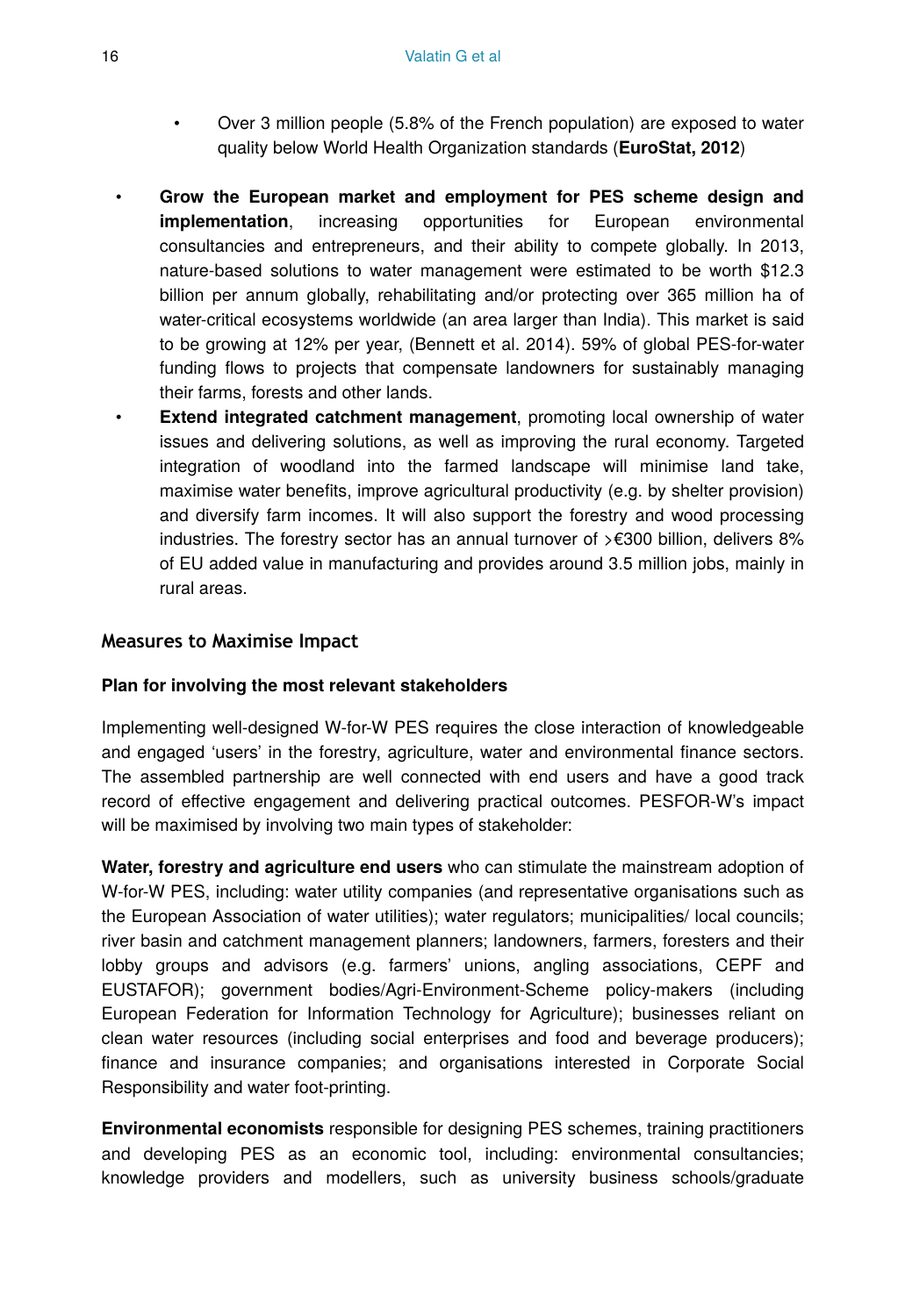programs in environmental economics; and organisations interested in developing market standards for W-for-W schemes.

The **Work Plan** is structured to enable these diverse stakeholder groups to interact and 'gel' through meetings, workshops, training schools and related events. The extensive use of **Case Studies** provides a powerful means of involving stakeholders in a more focused way, sharing learning and stress testing ideas. This will also ensure that scientific progress is 'ground-truthed' by participants with real-life experience and that project results feed directly to stakeholders at the frontline of PES implementation, enabling current bottlenecks to be overcome. Where possible, **STSMs** will be embedded with key stakeholders, helping to create an expanded cohort of skilled experts capable of commissioning and delivering well-designed W-for-W PES. Creation of a '**European skills directory**' in water PES will garner stakeholder interest and participation. The Action's Final **Conference** will consolidate learning and inform further research and development activity amongst stakeholders. A major output, the '*User Manual: Smarter Guidance for Woodlands-for-Water PES*', will involve extensive consultation to engender shared ownership and support.

#### **Dissemination and/or Exploitation Plan**

The importance of knowledge sharing and communication is recognised and will be assured by agreement of a detailed Dissemination and Exploitation Plan at the project start (WG4). A key route for dissemination will be the project website and linked open access Case Study Repository. There will be full use of social media to promote engagement and raise awareness of results. A wide range of publications will be produced, the most important being the User Manual and case study fact sheets. These will be underpinned by high impact, open access, peer reviewed journal papers and supported by a mixture of reports and trade press articles. Findings will also be disseminated through meetings, workshops and Training Schools, as well as cascade through partnership organisations and strong industry links. This will maximise outreach and ensure end users become more confident and knowledgeable participants in PES schemes, and evolve access / open source models. Opportunities will be actively pursued to exploit models, decision and mapping tools, and advisory services in support of W-for-W PES Scheme development and implementation.

#### **Potential for Innovation versus Risk Level**

#### **Potential for scientific, technological and/or socioeconomic innovation**

The opportunity for woodlands to be used 'proactively' to help tackle the intractable issue of diffuse water pollution from agriculture, represents an important new role for the forestry sector which, hitherto, has focused mainly on protecting water quality within existing forests. Bringing the forestry, agriculture, water and environmental finance sectors together - and ensuring the strong participation of businesses and users in the MC, WGs, Case Studies and STSMs - will pave the way for mainstreaming W-for-W PES. This will be underpinned by the involvement of a high quotient of ECIs and PhDs, which together with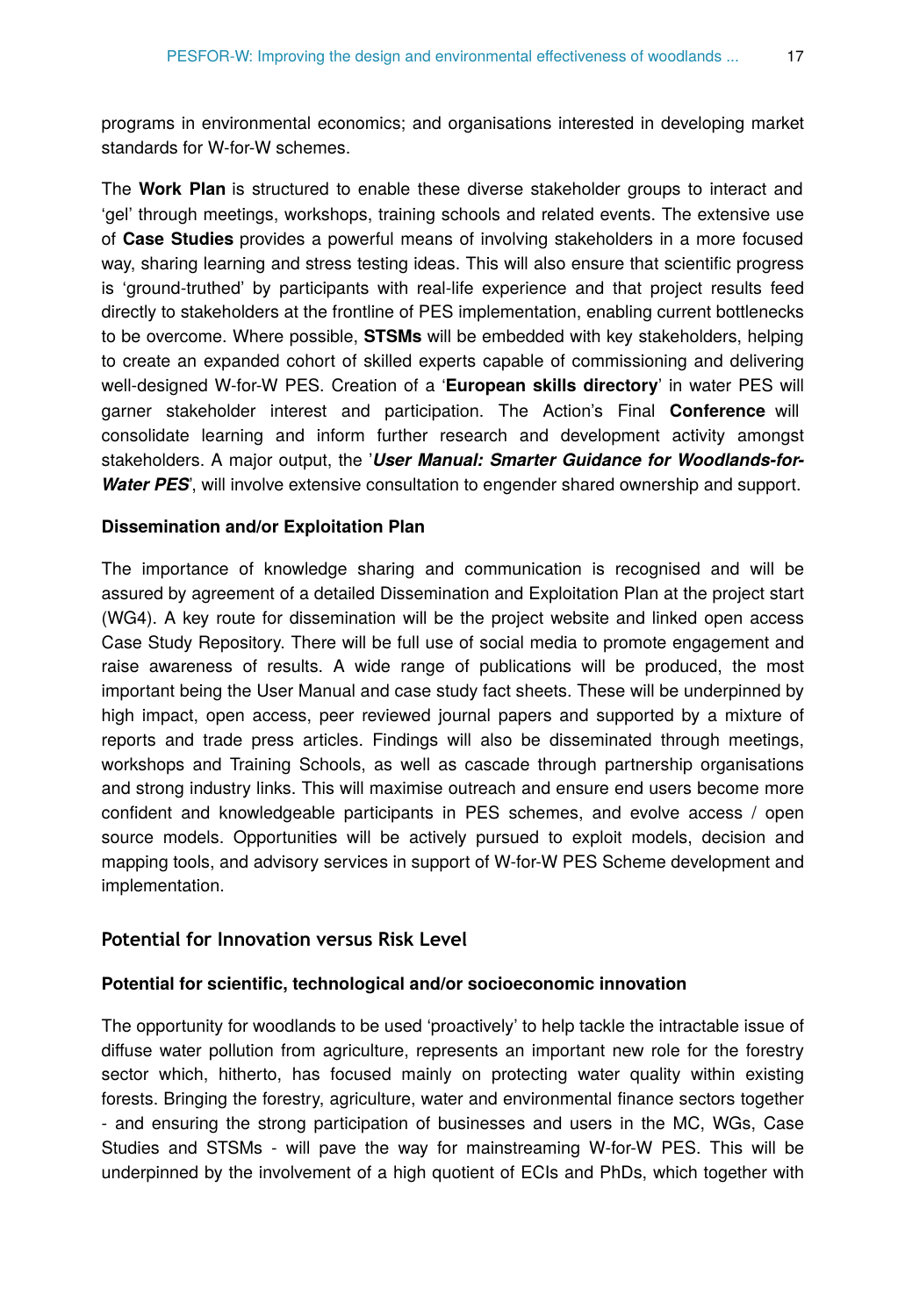global PES experts from Europe, USA and China, will maximise knowledge sharing and the generation of new ideas.

Building on existing, benchmark models will reduce risk, while the provision of look-up tables, a Woodland-for-Water code, user manual, training, and stress testing via Case Studies will strengthen PES design and scheme cost-effectiveness, increasing confidence in delivering water improvements. Tailoring woodland placement, design and management to minimise potential dis-benefits such as a potential reduction in water resources, will further reduce risks. Significant financial returns can be expected from water quality improvements, enhanced by linking water and carbon benefits. Facilitating integration of public (AES) money and private investments will reduce government risks of failing to meet WFD targets, avoiding infraction proceedings and fines. Thus the Action presents a very low risk/return trade-off and can be expected to achieve the full potential for scientific, technological and socio-economic innovation described in 'Innovation in tackling the Challenge'.

# **Implementation**

### **Description of the Work Plan**

PESFOR-W will have two MC meetings per year, organised to co-incide with bi-annual WG meetings and WG activities (workshops will focus on specific topics linked to STSMs and Training Schools). MC plenaries will include invited speakers on key issues related to Wfor-W PES in the host country, involve site visits to consider local schemes, and discuss reports on WG progress. The first MC plenary will finalise the WGs' remits, Work Plans and the Project Dissemination and Exploitation Plan (which will include the project's Gender Action Plan).

WGs will arrange Workshops, dissemination, Training Schools and other events on topics of particular interest to stakeholders. Between formal meetings, Working Group Leaders (WGLs) will arrange extra, ad hoc meetings, using geographical hubs to ensure extensive information sharing.

Four Training Schools will be organised for PhD students, ECIs and end users on key research challenges, including using models and case study sites, to provide 'real life' examples. Training Schools will usually last 3-5 days and will be timed to link with other relevant events to maximise uptake (e.g. European Society of Ecological Economics 2017 conference in Budapest). STSMs will last from 5-60 days depending on subject and nature of exchange visits. Workshops will be 1-3 day events. The final Conference will include a site visit to a W-for-W PES scheme and link to a final Training School on the User Manual, maximising learning opportunities.

#### **Description of Working Groups**

Four Working Groups with cross-collaboration will ensure continuity and broad exchange of ideas: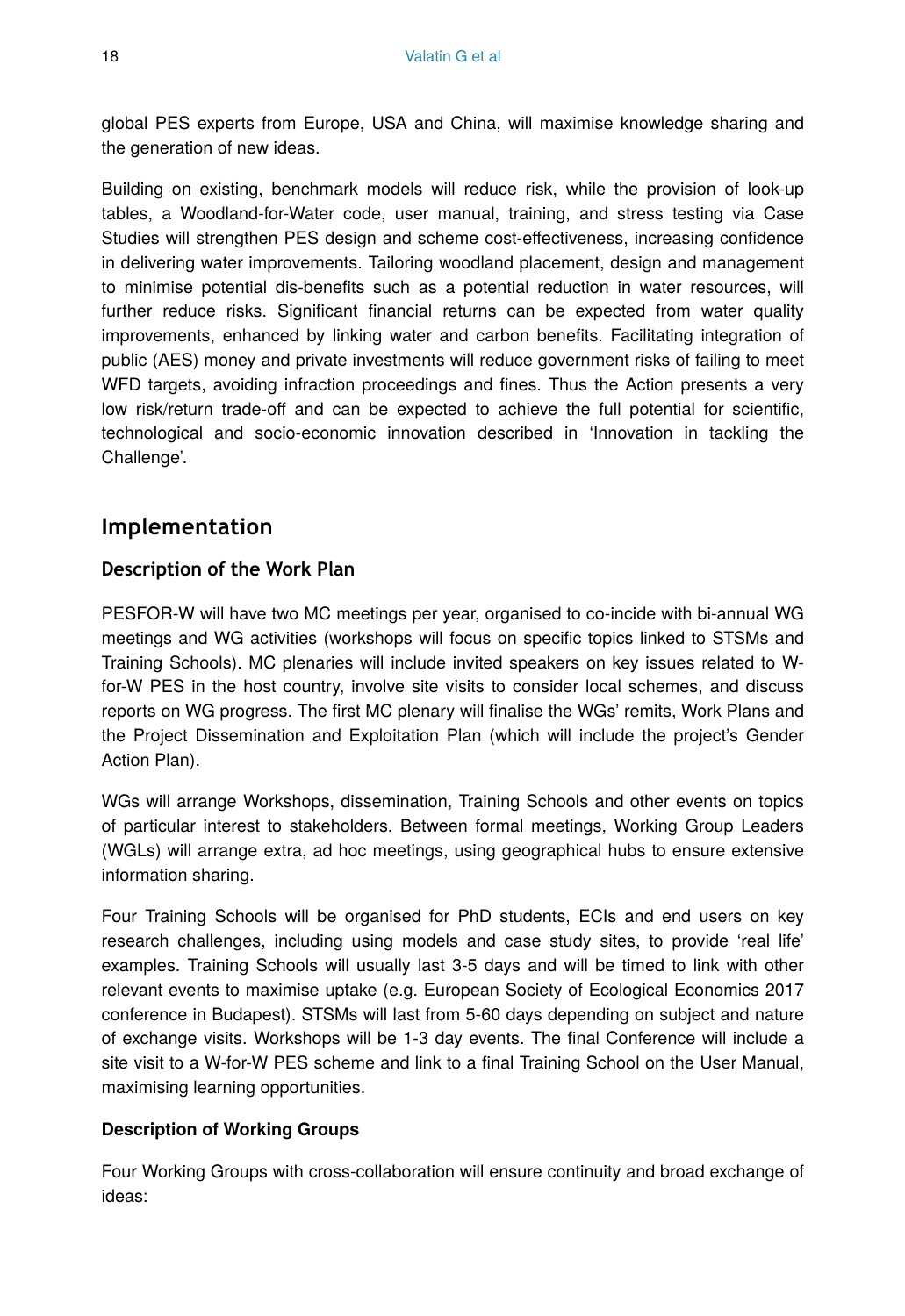#### **Working Group 1 (WG1): PES Design and Governanc**

WG1's primary objective is to characterize and critically evaluate the governance models and design structure of W-for-W PES. It will examine: i) service provision (supply); ii) policy drivers; iii) payments/markets (demand); and iv) types of governance. It aims to identify organizational and policy arrangements that could increase the effectiveness of PES schemes and improve their governance. An institutional and governance analysis approach will be adopted, led by a leading researcher with expert, up-to-date understanding of European research on PES in the water sector. Findings will inform the work of WG2 and WG3 and feed directly into the User Manual.

WG1 will evaluate European W-for-W PES through expert meetings and three STSMs, which will compare and contrast institutional settings, governance structures, payment mechanisms, contracts and procedures, different actors' roles and expectations; and institutional and actor interactions. Evaluations will also consider drivers, roles of national legislation and 'green' taxes in creating demand, property rights issues, and quality assurance underpinning associated markets (Table 1).

| Table 1.<br>WG1 tasks, milestones and deliverables |            |                                                                                                                                                              |
|----------------------------------------------------|------------|--------------------------------------------------------------------------------------------------------------------------------------------------------------|
|                                                    | Task Month |                                                                                                                                                              |
| T1.1                                               | $1 - 27$   | Characterise design and governance aspects of European W-for-W PES.                                                                                          |
| T1.2                                               | $22 - 36$  | Identify Best Practice in PES design and governance, using Case Studies.                                                                                     |
| T <sub>1.3</sub>                                   |            | 31-48 Training and quidance for 'Design and Governance' chapter of 'User Manual'.                                                                            |
| <b>Milestones</b>                                  |            |                                                                                                                                                              |
| $M1.1$ 15                                          |            | STSM (A), exploring potential investors' perceptions of what would be needed to attract them to<br>purchase credits, and interest in providing finance.      |
| $M1.2$ 24                                          |            | STSM (B), exploring motivations and barriers of other potential PES participants (e.g. farmers, water<br>utilities, landowners and the general public).      |
| M <sub>1.3</sub> 33                                |            | <b>STSM (C)</b> , engaging with policy-makers on best governance of new schemes + explore potential for<br>citizen science to monitor completed PES schemes. |
| M <sub>1.4</sub> 39                                |            | Training School 'PES design and governance', including participatory approaches to stakeholder<br>interaction at river basin level.                          |
| <b>Deliverables</b>                                |            |                                                                                                                                                              |
| D <sub>1.1</sub>                                   | 18         | Report on investors' perceptions                                                                                                                             |
| $D1.2$ 28                                          |            | Report on motivations of potential PES participants and barriers.                                                                                            |
| $D1.3$ 36                                          |            | Report on governance and engaging with policy-makers.                                                                                                        |
| $D1.4$ 39                                          |            | 'Design and Governance' chapter for 'User Manual'                                                                                                            |

#### **Working Group 2 (WG2): PES Environmental Effectiveness**

WG2's primary objective is to consider the environmental effectiveness of woodland creation measures to reduce agricultural diffuse pollution. It will develop and compare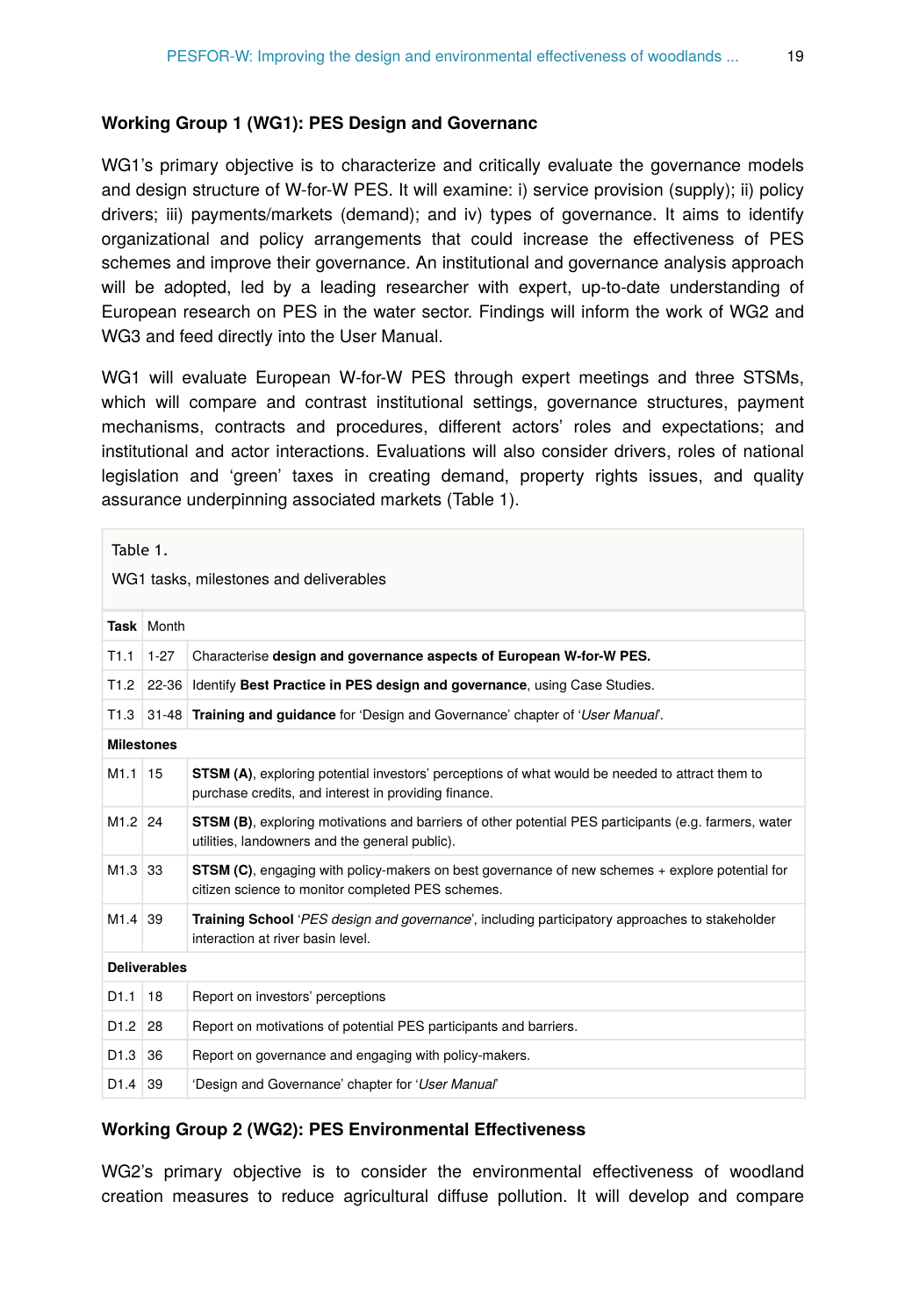model performance, and provide a methodology and guidance on strengths and weaknesses of data and models to inform valuation approaches and assessments of cost effectiveness by WG3. The focus will be to provide value ranges for a standard set of measures to reduce key diffuse pollutants, and to use these to populate look-up tables for use by pollutant and ecosystem services models. The Action will enjoy free-of-charge access to models; data ownership remains with the source. Potential impacts on water resources will also be assessed, particularly the ability of woodland creation to increase water use and how this might be influenced by climate change. Work will take place through 3 STSMs, 2 workshops and one Training School (Table 2).

| WG2 tasks, milestones and deliverables<br><b>Task</b> Month<br>T2.1<br>$1 - 9$<br>Review evidence on the effectiveness of woodland creation measures for reducing a range of<br>agricultural diffuse pollutants.<br>$T2.2$ 7-12<br>Agree a value range for the effectiveness of woodland creation measures to reduce different diffuse<br>pollutants for use in pollutant and ES models.<br>T2.3<br>$7 - 24$<br><b>Populate look-up tables:</b> evaluate how well existing pollutant and ES models quantify woodland<br>creation impacts on diffuse water pollution. Assess models' ability to account for other W-for-W<br>benefits (e.g. flood risk, water temperature), possible disbenefits (e.g. water yield) & linked services<br>(e.g. carbon sequestration). Evaluate mapping tools; write methodologies; and provide guidance on<br>data, models and mapping tools, as a Chapter for 'User Manual'.<br>T2.4<br>19-48<br>Training and guidance on designing and managing woodland measures to enhance their<br>effectiveness at pollutant removal; chapter for 'User Manual'.<br><b>Milestones</b><br>$M2.1$ 9<br><b>STSM (D)</b> , to review the effectiveness of woodland creation measures in reducing a range of<br>agricultural diffuse pollutants and design a standard set of measures.<br>$M2.2$ 12<br>1st Workshop, to discuss and agree value ranges for the ability of woodland measures to reduce<br>individual diffuse pollutants; and populate look-up tables.<br>$M2.3$ 15<br><b>STSM (E)</b> , completing review of pollutant and ES models' suitability to quantify impacts of woodland<br>measures on diffuse pollution at a range of scales.<br>2 <sup>nd</sup> Training School, on applying and comparing usefulness of preferred models to assess impacts<br>$M2.4$ 21<br>of woodland measures on losses of agricultural diffuse pollutants to water in selected Case Study<br>sites.<br>$M2.5$ 24<br>STSM (F) completes methodology for assessing the effectiveness of woodland creation measures to<br>reduce agricultural diffuse pollution, and provides guidance on the strengths and weaknesses of data,<br>models and mapping tools.<br>$M2.6$ 36<br>2nd Workshop, to write guidance on the design and management of woodland measures to<br>maintain/enhance pollutant removal effectiveness at minimum risk.<br><b>Deliverables</b><br>2.1<br>15<br>Publish look-up tables on the effectiveness of woodland measures in reducing agricultural diffuse<br>pollution. | Table 2. |  |  |  |
|-----------------------------------------------------------------------------------------------------------------------------------------------------------------------------------------------------------------------------------------------------------------------------------------------------------------------------------------------------------------------------------------------------------------------------------------------------------------------------------------------------------------------------------------------------------------------------------------------------------------------------------------------------------------------------------------------------------------------------------------------------------------------------------------------------------------------------------------------------------------------------------------------------------------------------------------------------------------------------------------------------------------------------------------------------------------------------------------------------------------------------------------------------------------------------------------------------------------------------------------------------------------------------------------------------------------------------------------------------------------------------------------------------------------------------------------------------------------------------------------------------------------------------------------------------------------------------------------------------------------------------------------------------------------------------------------------------------------------------------------------------------------------------------------------------------------------------------------------------------------------------------------------------------------------------------------------------------------------------------------------------------------------------------------------------------------------------------------------------------------------------------------------------------------------------------------------------------------------------------------------------------------------------------------------------------------------------------------------------------------------------------------------------------------------------------------------------------------------------------------------------------|----------|--|--|--|
|                                                                                                                                                                                                                                                                                                                                                                                                                                                                                                                                                                                                                                                                                                                                                                                                                                                                                                                                                                                                                                                                                                                                                                                                                                                                                                                                                                                                                                                                                                                                                                                                                                                                                                                                                                                                                                                                                                                                                                                                                                                                                                                                                                                                                                                                                                                                                                                                                                                                                                           |          |  |  |  |
|                                                                                                                                                                                                                                                                                                                                                                                                                                                                                                                                                                                                                                                                                                                                                                                                                                                                                                                                                                                                                                                                                                                                                                                                                                                                                                                                                                                                                                                                                                                                                                                                                                                                                                                                                                                                                                                                                                                                                                                                                                                                                                                                                                                                                                                                                                                                                                                                                                                                                                           |          |  |  |  |
|                                                                                                                                                                                                                                                                                                                                                                                                                                                                                                                                                                                                                                                                                                                                                                                                                                                                                                                                                                                                                                                                                                                                                                                                                                                                                                                                                                                                                                                                                                                                                                                                                                                                                                                                                                                                                                                                                                                                                                                                                                                                                                                                                                                                                                                                                                                                                                                                                                                                                                           |          |  |  |  |
|                                                                                                                                                                                                                                                                                                                                                                                                                                                                                                                                                                                                                                                                                                                                                                                                                                                                                                                                                                                                                                                                                                                                                                                                                                                                                                                                                                                                                                                                                                                                                                                                                                                                                                                                                                                                                                                                                                                                                                                                                                                                                                                                                                                                                                                                                                                                                                                                                                                                                                           |          |  |  |  |
|                                                                                                                                                                                                                                                                                                                                                                                                                                                                                                                                                                                                                                                                                                                                                                                                                                                                                                                                                                                                                                                                                                                                                                                                                                                                                                                                                                                                                                                                                                                                                                                                                                                                                                                                                                                                                                                                                                                                                                                                                                                                                                                                                                                                                                                                                                                                                                                                                                                                                                           |          |  |  |  |
|                                                                                                                                                                                                                                                                                                                                                                                                                                                                                                                                                                                                                                                                                                                                                                                                                                                                                                                                                                                                                                                                                                                                                                                                                                                                                                                                                                                                                                                                                                                                                                                                                                                                                                                                                                                                                                                                                                                                                                                                                                                                                                                                                                                                                                                                                                                                                                                                                                                                                                           |          |  |  |  |
|                                                                                                                                                                                                                                                                                                                                                                                                                                                                                                                                                                                                                                                                                                                                                                                                                                                                                                                                                                                                                                                                                                                                                                                                                                                                                                                                                                                                                                                                                                                                                                                                                                                                                                                                                                                                                                                                                                                                                                                                                                                                                                                                                                                                                                                                                                                                                                                                                                                                                                           |          |  |  |  |
|                                                                                                                                                                                                                                                                                                                                                                                                                                                                                                                                                                                                                                                                                                                                                                                                                                                                                                                                                                                                                                                                                                                                                                                                                                                                                                                                                                                                                                                                                                                                                                                                                                                                                                                                                                                                                                                                                                                                                                                                                                                                                                                                                                                                                                                                                                                                                                                                                                                                                                           |          |  |  |  |
|                                                                                                                                                                                                                                                                                                                                                                                                                                                                                                                                                                                                                                                                                                                                                                                                                                                                                                                                                                                                                                                                                                                                                                                                                                                                                                                                                                                                                                                                                                                                                                                                                                                                                                                                                                                                                                                                                                                                                                                                                                                                                                                                                                                                                                                                                                                                                                                                                                                                                                           |          |  |  |  |
|                                                                                                                                                                                                                                                                                                                                                                                                                                                                                                                                                                                                                                                                                                                                                                                                                                                                                                                                                                                                                                                                                                                                                                                                                                                                                                                                                                                                                                                                                                                                                                                                                                                                                                                                                                                                                                                                                                                                                                                                                                                                                                                                                                                                                                                                                                                                                                                                                                                                                                           |          |  |  |  |
|                                                                                                                                                                                                                                                                                                                                                                                                                                                                                                                                                                                                                                                                                                                                                                                                                                                                                                                                                                                                                                                                                                                                                                                                                                                                                                                                                                                                                                                                                                                                                                                                                                                                                                                                                                                                                                                                                                                                                                                                                                                                                                                                                                                                                                                                                                                                                                                                                                                                                                           |          |  |  |  |
|                                                                                                                                                                                                                                                                                                                                                                                                                                                                                                                                                                                                                                                                                                                                                                                                                                                                                                                                                                                                                                                                                                                                                                                                                                                                                                                                                                                                                                                                                                                                                                                                                                                                                                                                                                                                                                                                                                                                                                                                                                                                                                                                                                                                                                                                                                                                                                                                                                                                                                           |          |  |  |  |
|                                                                                                                                                                                                                                                                                                                                                                                                                                                                                                                                                                                                                                                                                                                                                                                                                                                                                                                                                                                                                                                                                                                                                                                                                                                                                                                                                                                                                                                                                                                                                                                                                                                                                                                                                                                                                                                                                                                                                                                                                                                                                                                                                                                                                                                                                                                                                                                                                                                                                                           |          |  |  |  |
|                                                                                                                                                                                                                                                                                                                                                                                                                                                                                                                                                                                                                                                                                                                                                                                                                                                                                                                                                                                                                                                                                                                                                                                                                                                                                                                                                                                                                                                                                                                                                                                                                                                                                                                                                                                                                                                                                                                                                                                                                                                                                                                                                                                                                                                                                                                                                                                                                                                                                                           |          |  |  |  |
|                                                                                                                                                                                                                                                                                                                                                                                                                                                                                                                                                                                                                                                                                                                                                                                                                                                                                                                                                                                                                                                                                                                                                                                                                                                                                                                                                                                                                                                                                                                                                                                                                                                                                                                                                                                                                                                                                                                                                                                                                                                                                                                                                                                                                                                                                                                                                                                                                                                                                                           |          |  |  |  |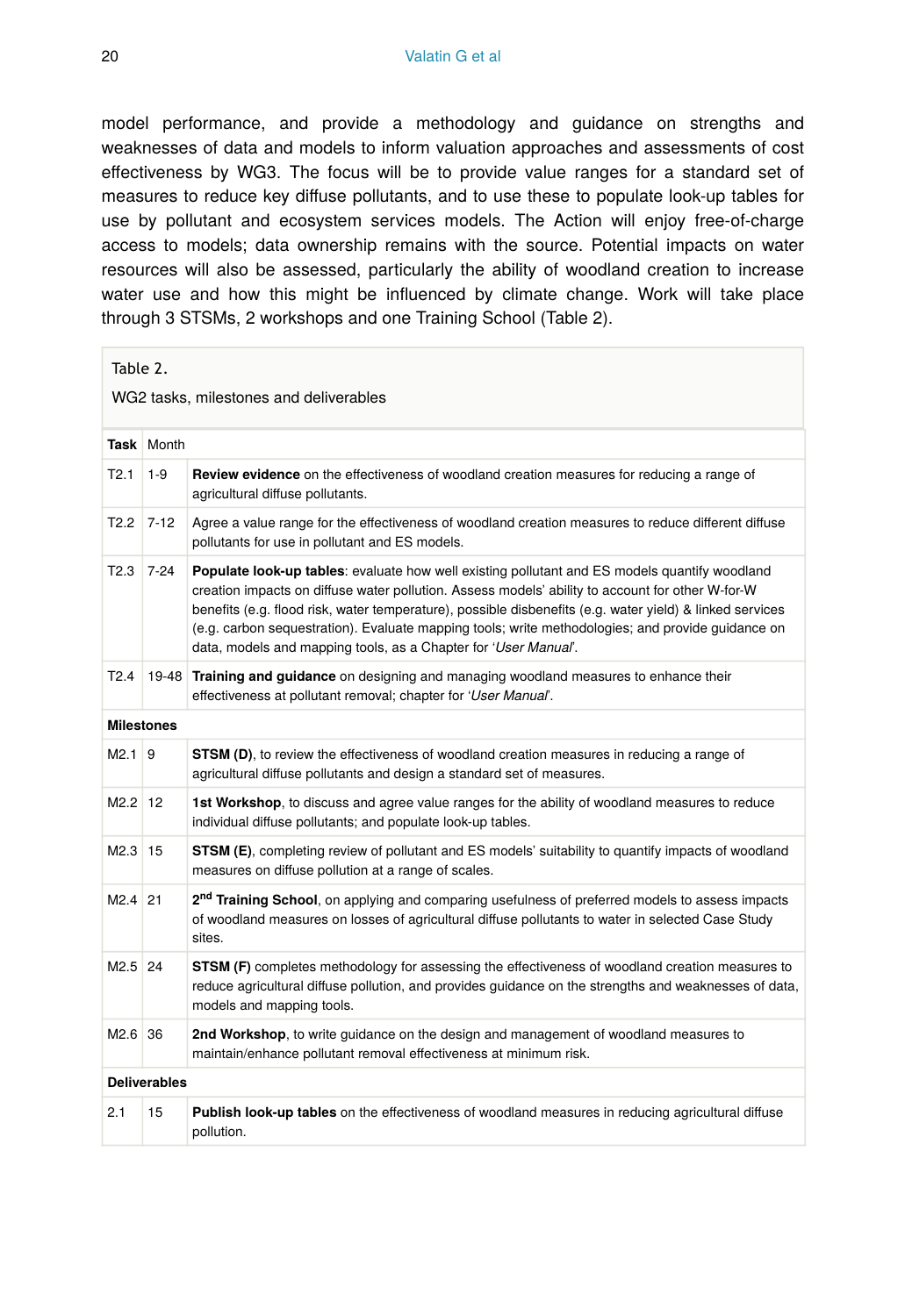| 22  | 24 | <b>Report:</b> 'The suitability of pollutant and ecosystem service models to quantify woodland creation<br>impacts on diffuse pollutant losses to water, to account for other woodland water benefits and<br>potential disbenefits, and services such as carbon sequestration, across a range of scales.' (Chapter<br>of 'User Manual'). |
|-----|----|------------------------------------------------------------------------------------------------------------------------------------------------------------------------------------------------------------------------------------------------------------------------------------------------------------------------------------------|
| 2.3 | 30 | Methodology, with Case Study worked examples, to assess the effectiveness of woodland<br>creation measures for reducing agricultural diffuse pollution.                                                                                                                                                                                  |
| 2.4 | 36 | <b>Journal paper:</b> 'The effectiveness of woodland creation measures for reducing agricultural diffuse<br>pollutants'.                                                                                                                                                                                                                 |
| 2.5 | 39 | Practical guidance on designing/managing woodland measures to optimise their effectiveness at<br>pollutant removal, for Chapter for 'User Manual'.                                                                                                                                                                                       |
| 2.6 |    | 18-48 Newsletters & trade articles on using targeted woodland creation to tackle agricultural diffuse<br>pollution as part of integrated catchment management.                                                                                                                                                                           |

#### **Working Group 3 (WG3): PES Cost-Effectiveness**

WG3's primary objective is to consider the cost-effectiveness of woodland creation measures to improve water quality and providing other benefits. Work will focus on:

- Synthesizing evidence on the economic performance of existing PES schemes in COST countries, including wider impacts (e.g. employment creation and carbon sequestration);
- Standardising economic and financial metrics;
- Quantifying costs (including agricultural opportunity costs) of woodland creation;
- Quantifying woodland creation benefits, including ancillary benefits (carbon sequestration etc);
- Quantifying returns on investment, including the societal distribution of returns, and accounting for any AES/rural development program payments; and
- Preparing marginal abatement cost curves.

4 STSMs will develop best practice in estimating the cost and social effectiveness of W-for-W PES, and identify topics for further study. One Training School will be held (Table 3).

| Table 3.<br>WG3 tasks, milestones and deliverables |              |                                                                                                                                                          |
|----------------------------------------------------|--------------|----------------------------------------------------------------------------------------------------------------------------------------------------------|
|                                                    | Task   Month |                                                                                                                                                          |
| T3.1                                               | $1 - 12$     | Agree common protocols; to estimate the cost-effectiveness of W-for-W PES (by month 6) and<br>for socioeconomic evaluation (by month 12).                |
|                                                    | T3.2 13-27   | Evaluate demand-side (buyer) motivations.                                                                                                                |
| T3.3                                               | 16-30        | Evaluate impact of applying climate change scenarios on PES cost-effectiveness.                                                                          |
|                                                    | T3.4 31-48   | <b>Training and guidance</b> on Best Practice for socioeconomic evaluation and cost-effectiveness<br>analysis of W-for-W PES; chapter for 'User Manual'. |
| <b>Milestones</b>                                  |              |                                                                                                                                                          |
| M3.1 24                                            |              | <b>STSMs (G&amp;H) on demand-side (buyer) motivations of W-for-W PES.</b>                                                                                |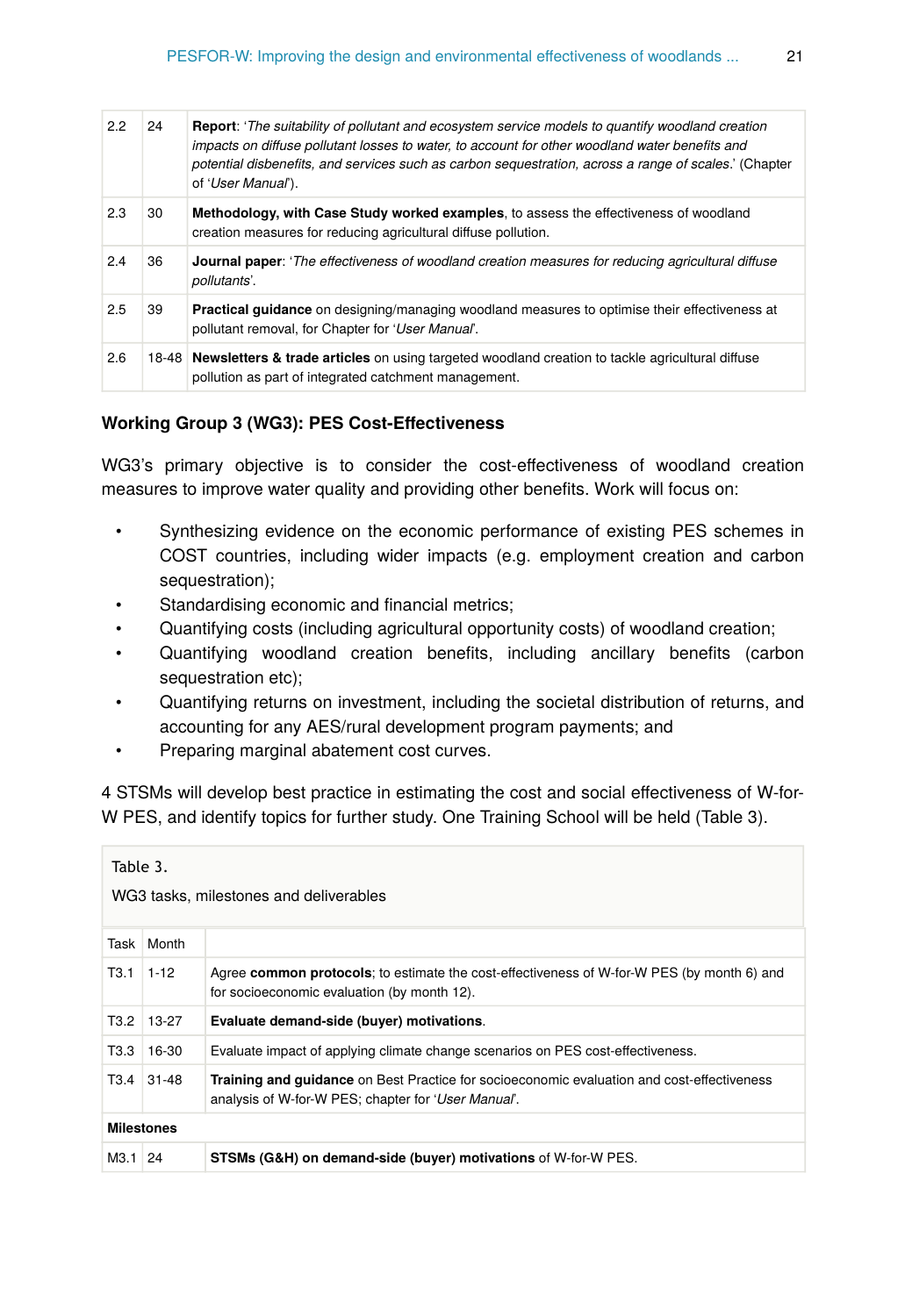| M3.2 27             |                         | STSMs (1&J) on demand-side and climate change investigations into PES cost-<br>effectiveness completed.                                              |
|---------------------|-------------------------|------------------------------------------------------------------------------------------------------------------------------------------------------|
| M3.3 33             |                         | 3 <sup>rd</sup> Training School on Best Practice (socioeconomic evaluation and cost-effectiveness analysis of<br>W-for-W PES).                       |
| <b>Deliverables</b> |                         |                                                                                                                                                      |
| $D3.1$ 12           |                         | <b>Thought leadership' article</b> on 'Cost-effectiveness of W-for-W PES'.                                                                           |
|                     |                         | D3.2 24:27:33 Reports on demand-side and climate change STSM results.                                                                                |
|                     | D <sub>3</sub> .3 27-48 | Journal paper, newsletters & trade articles on socioeconomic evaluation and cost-effectiveness<br>analysis of W-for-W PES.                           |
| $D3.4$ 39           |                         | <b>Guidance</b> on Best Practice for socioeconomic evaluation and cost-effectiveness analysis of W-for-<br>W PES for a chapter of the 'User Manual'. |

#### **Working Group 4 (WG4): Communication, Dissemination and Marketin**

WG4's main aim is to communicate, disseminate and market project activities and results: by developing a European PES Case Study repository which is shared with practitioners, policy makers and stakeholders, to promote best practice (making information more accessible to potential PES buyers, suppliers and intermediaries, including use of mapping tools); by publishing the '*User Manual: Smarter Guidance on woodlands-for-water PES schemes*'; and by an STSM exploring how to market PES schemes. WG4 will synthesise results from WG1-3 and will provide a stakeholder forum for dialogue about enabling factors and potential barriers in mainstreaming PES, such as discussing undesirable consequences (e.g. 'commodification of nature', implicit redistributions of property rights/ social equity, or 'crowding out' of intrinsic pro-social motivations).

WG4 will work closely with WG1-3 to agree and implement the project Dissemination and Exploitation Plan (Task 4.1), and ensure this is consistent with the project Gender Action Plan. Project results will be disseminated through a web hub, provided through Task 4.2, which will function as a trans-disciplinary learning platform and incorporate: the project work plan, progress reports & training resources,; event information; skill database of European PES Expertise (M4.1); the spatial repository of Case Studies on W-for-W PES (M4.5); and links to EU and global initiatives listed under the plan for involving the most relevant stakeholders (e.g. Ecosystem Marketplace reports and WFD-related maps).

A survey of PES Case Studies (T4.4) will be organised in collaboration with a biennial global market outlook and the results used to inform the work of WG 1-3. WG4 will compile the resulting best practice in the '*User Manual*', with dissemination via the website, social media, final conference, final suite of training courses and through partner and industry links (Table 4).

| Table 4.<br>WG4 tasks, milestones and deliverables |            |                                                 |
|----------------------------------------------------|------------|-------------------------------------------------|
|                                                    | Task Month |                                                 |
|                                                    |            | Agree Dissemination and Exploitation Plan (M2). |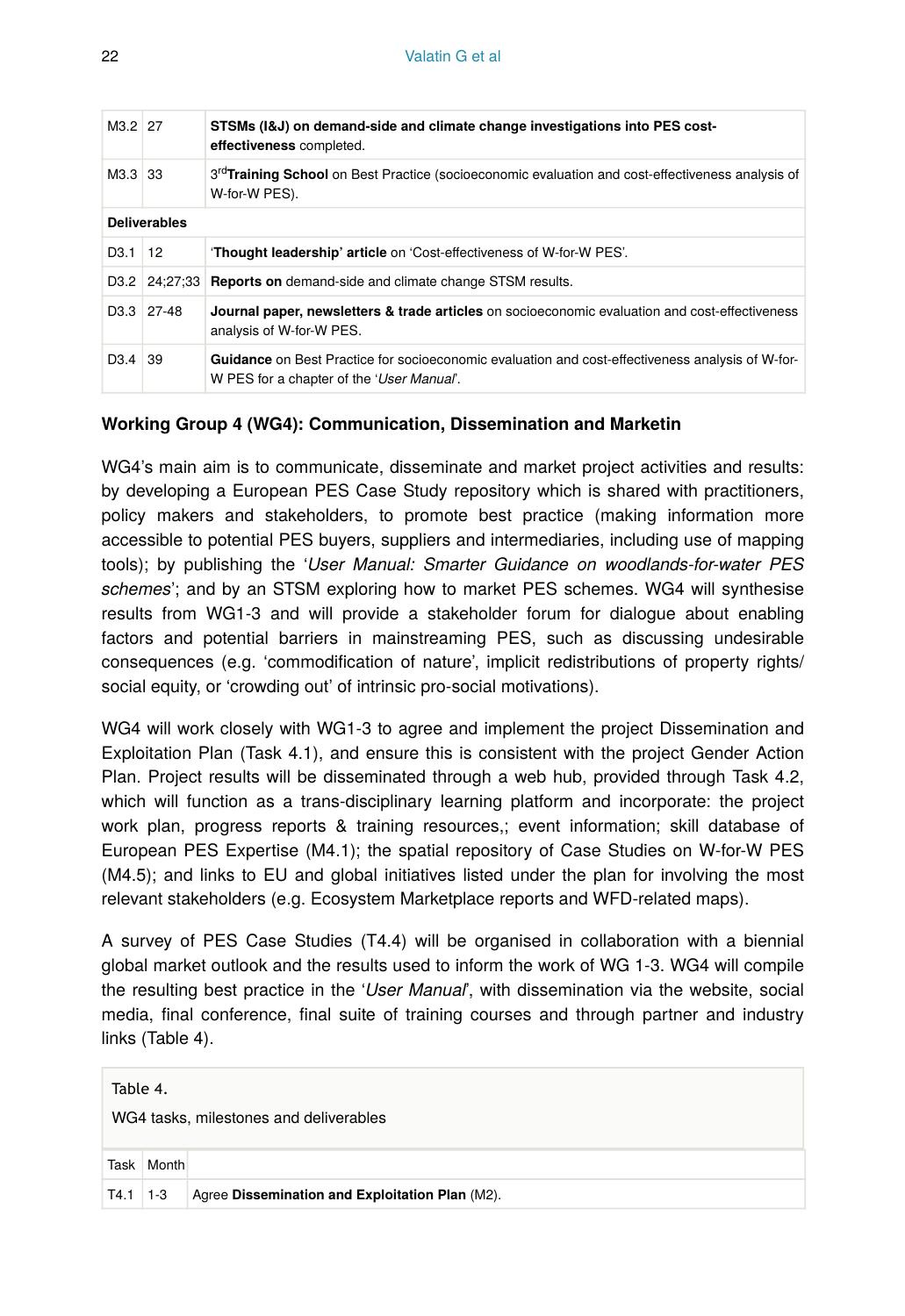| T4.2                | $1 - 48$            | Design, create, promote, extend and maintain the PESFOR-W web hub.                                                                             |
|---------------------|---------------------|------------------------------------------------------------------------------------------------------------------------------------------------|
| T4.3                | $1 - 15$            | Expand the network of countries involved in assisting collection of information on existing PES pilots,<br>projects and best practice.         |
| T4.4                | $1 - 9$             | Conduct EU online web survey to gather information/opinions on W-for-W PES.                                                                    |
| T4.5                | $10 - 45$           | Collect key details, including financial and socioeconomic information for W-for-W PES fact<br>sheets for existing and new Case Studies.       |
| T4.6                | $24 - 48$           | Synthesise and edit Best Practice in the 'User Manual: Smarter Guidance on Woodlands-for-<br>Water PES'; translated into 6 European languages. |
| T4.7                |                     | 24-48 Organise/deliver Final Conference (Month 45) by Conference Committee.                                                                    |
|                     | <b>Milestones</b>   |                                                                                                                                                |
| $M4.1\overline{6}$  |                     | Spatial hub operational.                                                                                                                       |
| M4.2 10             |                     | Launch online web survey.                                                                                                                      |
| M4.3 21             |                     | <b>STSM (k)</b> collecting key data, including financial and socioeconomic information, on W-for-W PES<br>schemes for Case Study fact sheets.  |
| M4.4 27             |                     | Existing Case Studies are all on Spatial Repository on PESFOR-W website.                                                                       |
| M4.5 28             |                     | Establish skills database on 'European PES Expertise'.                                                                                         |
| M4.6 29             |                     | <b>STSM(I)</b> on best marketing and communication practices for PES.                                                                          |
| M4.7 45             |                     | Final Conference takes place.                                                                                                                  |
| M4.8 45             |                     | 4 <sup>th</sup> Training School, on applying the User Manual.                                                                                  |
|                     | <b>Deliverables</b> |                                                                                                                                                |
| D4.1                | 6                   | PESFOR-W website.                                                                                                                              |
| D <sub>4.2</sub> 27 |                     | Publication of factsheets on existing Case Studies on W-for-W PES.                                                                             |
| D <sub>4.3</sub> 33 |                     | Report on 'Communicating the PES "Wow factor" (- 'User Manual' Chapter).                                                                       |
| D4.4                | 39                  | Publication of Final Case Study synthesis chapter for 'User Manual'.                                                                           |
| D4.5                | 42                  | Publish 'User Manual: Smarter guidance on W-for-W PES schemes'                                                                                 |
| D4.6                |                     | 1-48 Other knowledge exchange activities (e.g. via social media and press).                                                                    |
| D4.7                | 48                  | <b>Final Conference</b> published proceedings and Final Project Report.                                                                        |

A Gannt Chart is shown in Fig. 2 and a Pert diagram in Fig. 3.

#### **Risk and Contingency Plans**

The main risks and countermeasures are:

Risk (1): **Poor management and administration** – Mitigated by the lead proposer's extensive and proven experience as a COST Action administrator; and by Secondary Proposers' solid reputation.

Risk (2) **Paucity of EU W-for-W PES Schemes for Case Studies** – Mitigated by proposers having already completed an extensive preparatory mapping exercise (including those published by **Bennett et al., 2014**), which has identified >20 PES schemes.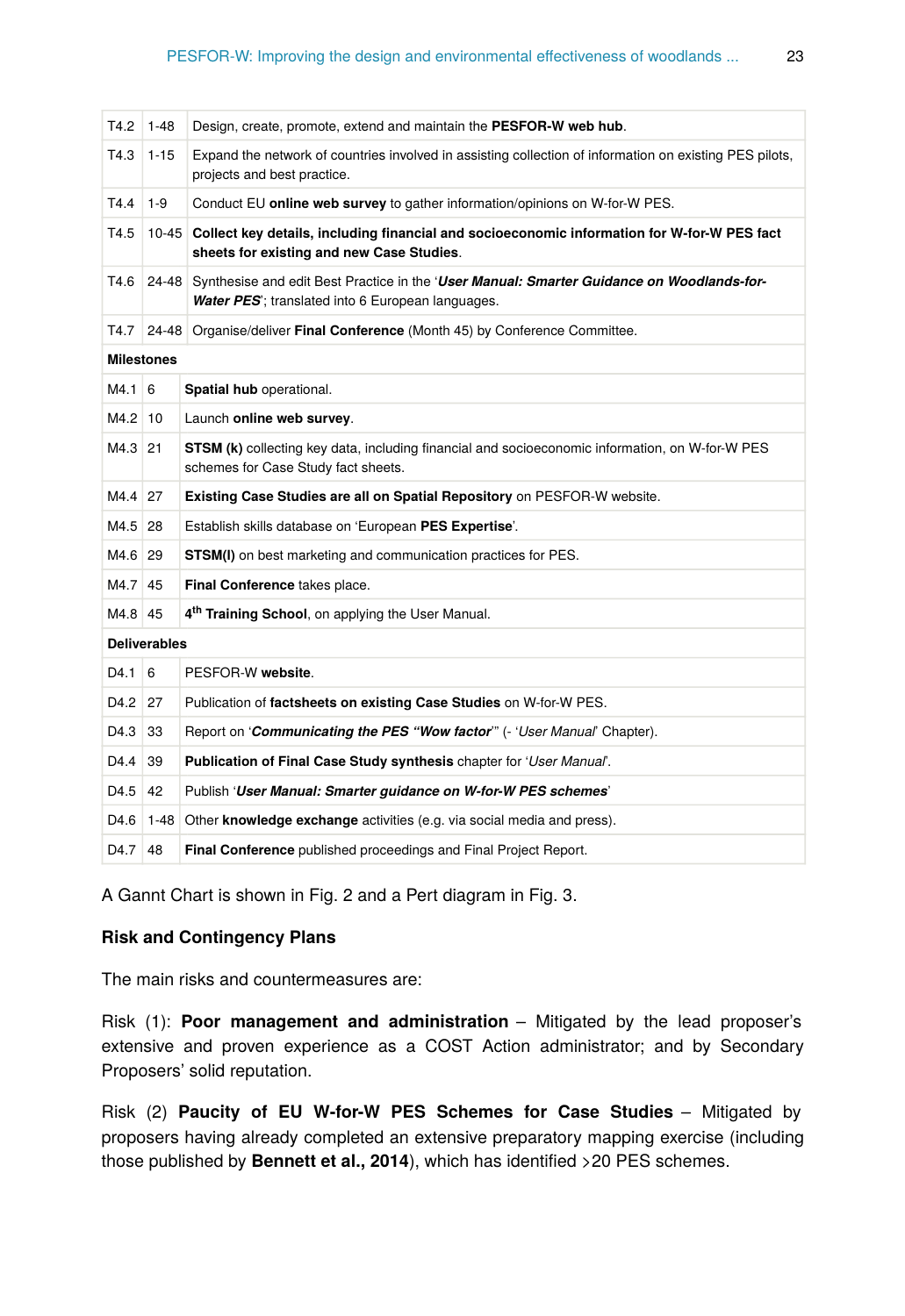

Risk (3) **Network fails to achieve required scale and impact** – Mitigated by strong Secondary Proposers and their associated networks: Proposers engage in many relevant EU and international projects and networks (per the subsection on the added value of networking in relation to existing efforts at European and/or international level), which will act as "leverage multipliers". Proposers have in-house communications professionals with good knowledge of social media (blogs/Twitter/Facebook) and other networks (including COST Office and EU science communication channel EUresearch.eu).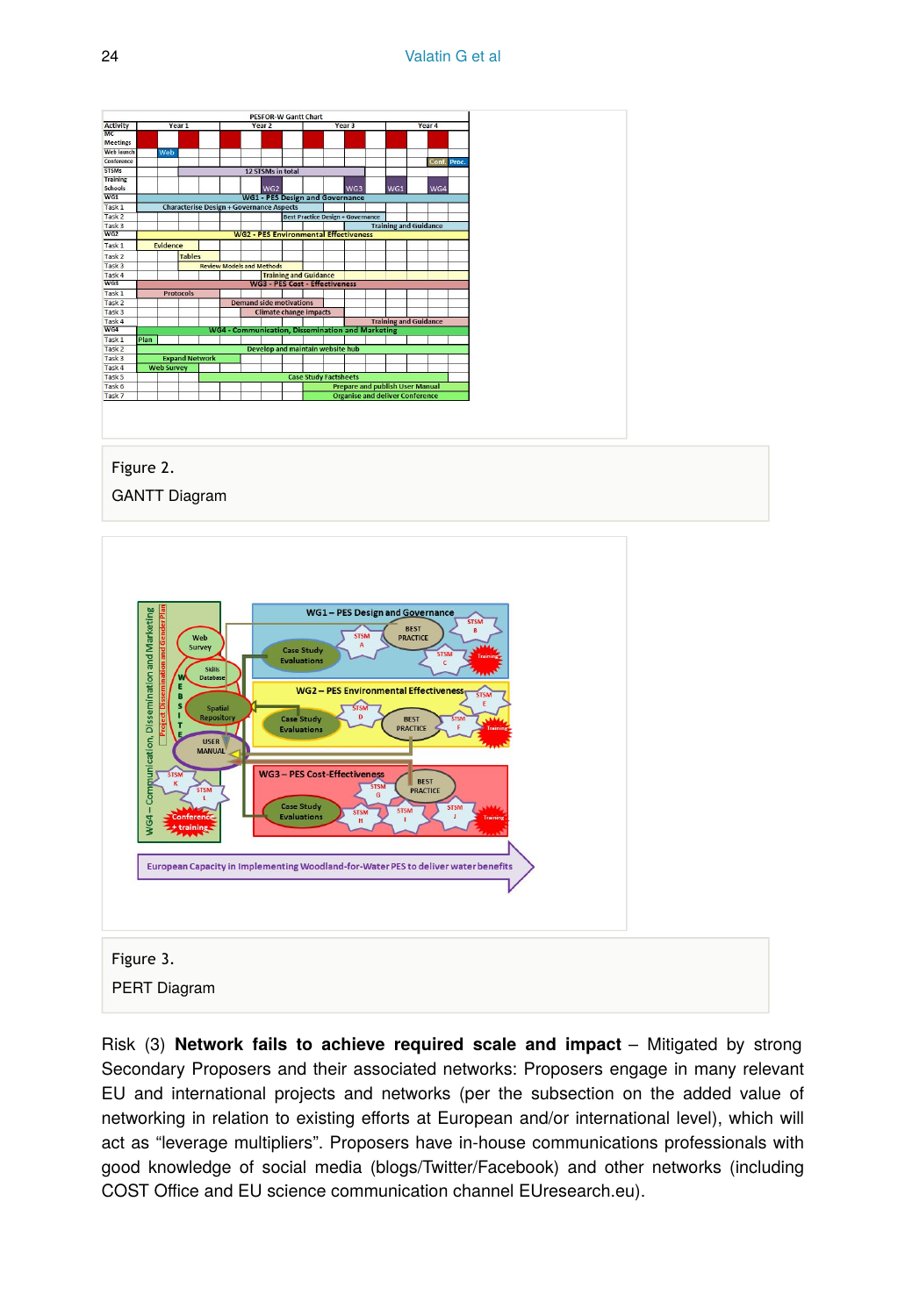Risk (4) **Inclusiveness goals not achieved** – Many ITCs, ECIs and women already expressed strong interest in participating: and the high quality of proposers providing Training Schools will guarantee high quality trainees. Proposers' extensive links with ITC research networks will enable rapid growth and inclusiveness. Activities will be advertised to engage under-represented groups (e.g. highlighting opportunities for re-qualification for women after career breaks).

Risk (5) **Industry users and policy stakeholders reticent to participate** – Mitigated by the high importance of the diffuse pollution issue and urgent need for action. Proposers already obtained strong support from forestry, water, agriculture and environmental finance sectors. SMEs and users have also agreed to participate; and good links with policy teams are in place.

#### **Management Structures and Procedures**

PESFOR-W will be co-ordinated through the Management Committee (MC), in accordance with the 'Rules for Participating in and Implementation of COST Actions' COST132/14. Management posts (Chair, Vice-Chair and Working Group Leaders (WGLs)) will be formally nominated and elected at the kick-off meeting. Gender balance, ECI involvement and geographic balance will be standard items at all MC meetings, ensuring sustained emphasis on their encouragement.

A Steering Group, comprising MC Chair, Vice-Chair, WGLs and Grant Holder, will be responsible for oversight of the Action's planning and delivery, including: STSM prioritisation, liaison with local organisers in each country hosting meetings of the Action, and ensuring that STSM participants (visiting researchers and hosts) are adequately supported. STSMs will provide the means to implement agreed Tasks leading to the major Deliverables. Research gaps will be identified and addressed via STSMs and existing research programmes. Scientists participating in STSMs will present their studies at the next WG meeting and will provide a report for the website.

The MC will select a Conference Committee to organise the Conference and organise and edit Conference Proceedings, which will be managed through WG4 activities. Regular communication within the Action and with external parties will be mainly through the website, supported by email, telephone, Skype and video conferencing (VC). To reduce carbon impacts, PESFOR-W will actively encourage Skype, VC, land travel and use of public transport.

Each WG will elect a leader to ensure effective delivery of the WG Targets and Milestones (per 'Description of the Work Plan') and to ensure good liaison within and between WGs. WGLs will preferentially be drawn from ITC countries unless the scientific expertise required is unavailable, in which case the WGL will appoint an ITC "Shadow" to build capacity. Annual WG meetings will provide opportunities for sharing expertise and information, and WGs will be encouraged to organise joint activities through STSMs and Training Schools. Training Schools will be embedded in WG meeting programmes to provide opportunities for all participants to acquire new skills. Information from Training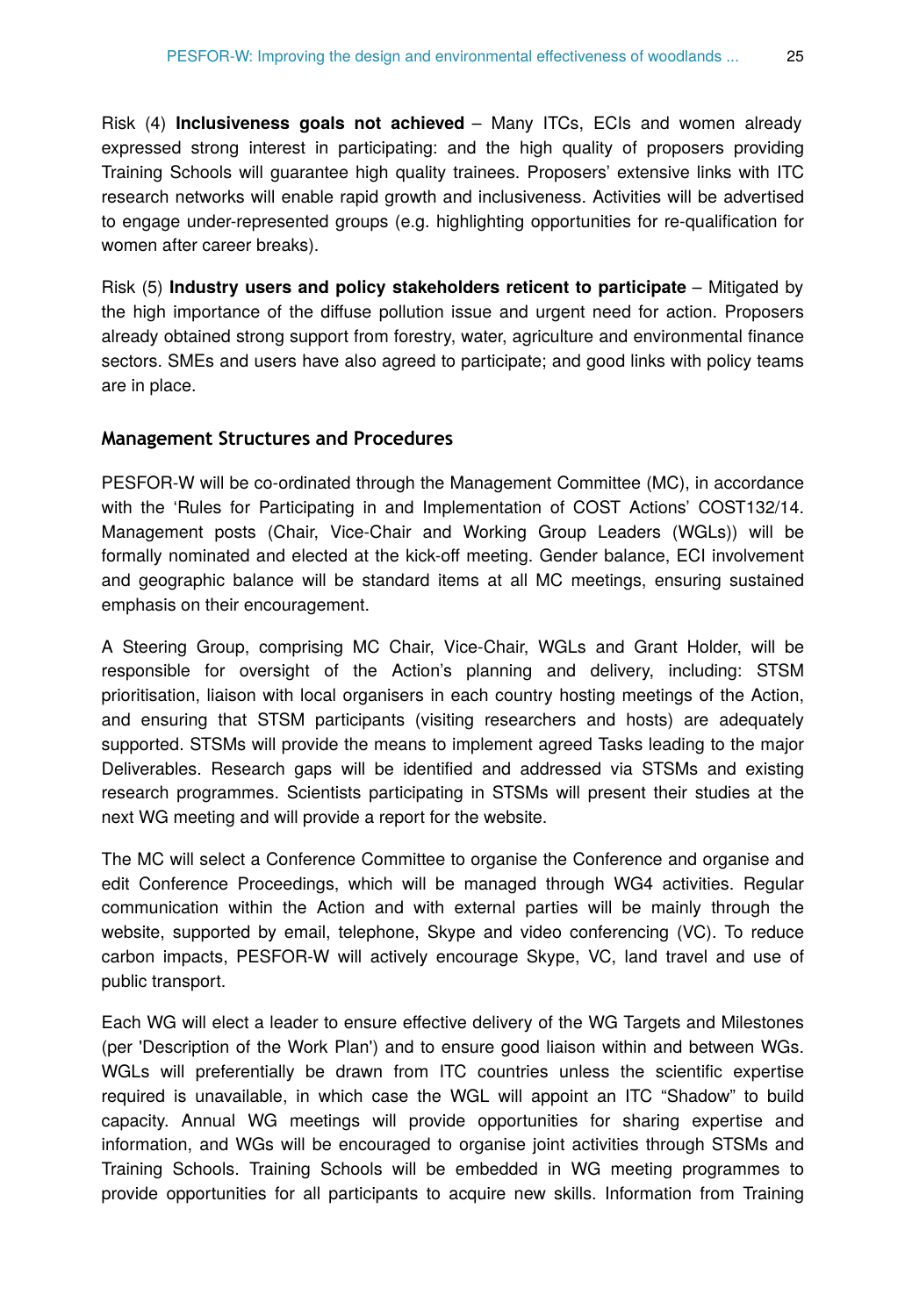Schools will be available through the PESFOR-W website, providing resources to enable further e-learning.

#### **Network as a Whole**

PESFOR-W will form an extensive, interdisciplinary network, involving hydrologists, environmental economists, foresters, agriculturalists, water regulators and policy makers, to increase Europe's capacity to design and implement effective W-for-W PES, overcoming current bottlenecks. The Action will create the necessary 'step-change' in PES scheme implementation to tackle the currently intractable issue of agricultural diffuse pollution, playing a pivotal role in translating efforts being made in EU initiatives and research, into frontline environmental management tools, commercial opportunities, and most notably, in delivering better water quality and GES. The proposers demonstrate good geographic balance, a diverse organisational composition and strong ITC and female representation. The lead proposer is highly experienced in managing Actions and has already received offers to host STSMs and Training Schools. The network is well poised to exceed 40% female representation in MC composition and to achieve 50% female participation in Training Schools. The Action is well placed for further growth: particularly strong interest has already been expressed by other Balkan countries and other core MS, evidencing the network's relevance across Europe; and further interest has also been expressed by notable NNC and International Countries and organisations with relevant experience.

## **Acknowledgements**

Particular thanks are due to Alessandro Leonardi (WG1), Tom Nisbet (WG2 and editing), Martyn Silgram (WG2), Mike Image (WG3), Helen Davies (WG4) and Alison Melvin (networks, relevant prior projects and editing). Publication was supported by COST (European Cooperation in Science and Technology).

# **Funding program**

European Cooperation in Science & Technology program (EU COST)

## **Grant title**

CA15206 - Payments for Ecosystem Services (Forests for Water)

# **Hosting institution**

Forest Research, Alice Holt Lodge, Farnham, Surrey GU10 4LH, UK.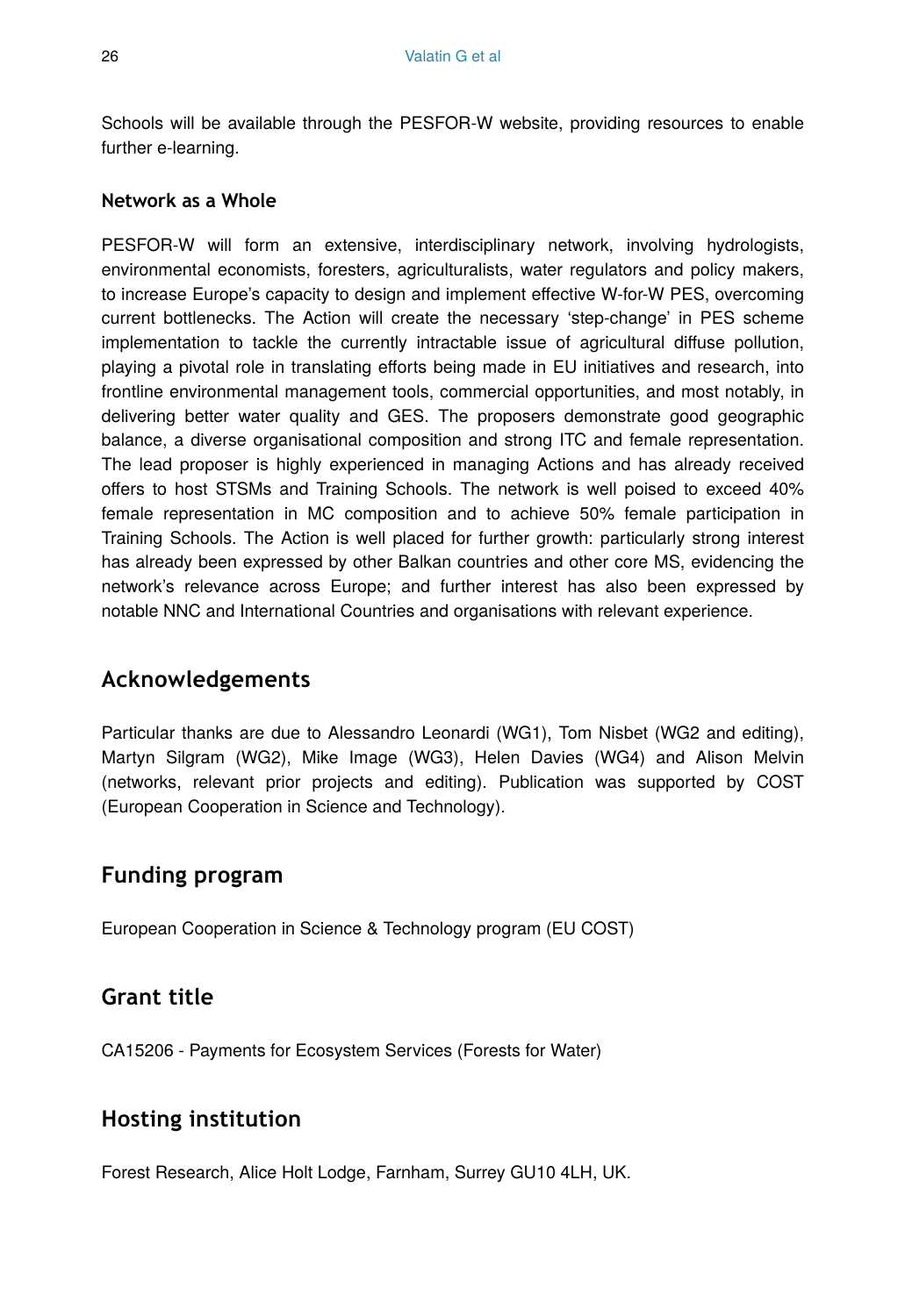# **References**

- Bennett G, Carroll N, Bennett M, Leonardi A, Moull K (2014) Gaining Depth State of Watershed Investment 2014. [http://www.forest-trends.org/documents/](http://www.forest-trends.org/documents/files/SOWI2014.pdf)files/ [SOWI2014.pdf](http://www.forest-trends.org/documents/files/SOWI2014.pdf)
- Burton RJ, Schwarz G (2013) Result-oriented agri-environmental schemes in Europe and their potential for promoting behavioural change. Land Use Policy 30 (1): 628‑641. <https://doi.org/10.1016/j.landusepol.2012.05.002>
- Calder I, Hofer T, Vermont S, Warren P (2007) Towards a New Understanding of Forests and Water. Unasylva 58: 3‑10.
- CRPF PACA (2012) Working report on ecosystem services that Mediterranean forests provide in the water issue. <http://www.sylvamed.eu/docs/AIGUA.pdf>
- DEFRA (2013) Payments for Ecosystem Services: A Best Practice Guide. [https://](https://www.gov.uk/government/publications/payments-for-ecosystem-services-pes-best-practice-guide) [www.gov.uk/government/publications/payments-for-ecosystem-services-pes-best](https://www.gov.uk/government/publications/payments-for-ecosystem-services-pes-best-practice-guide)[practice-guide](https://www.gov.uk/government/publications/payments-for-ecosystem-services-pes-best-practice-guide)
- EC (2011) Roadmap to a resource efficient Europe. Communication from the Commission to the European Parliament, the Council, the European Economic and Social Committee and the Committee of the Regions. [http://eur-lex.europa.eu/legal](http://eur-lex.europa.eu/legal-content/EN/TXT/?uri=CELEX%3A52011DC0571)[content/EN/TXT/?uri=CELEX%3A52011DC0571](http://eur-lex.europa.eu/legal-content/EN/TXT/?uri=CELEX%3A52011DC0571)
- EC (2012a) Payments for Ecosystem Services. Science for Environmental Policy 30 URL: [http://ec.europa.eu/environment/integration/research/newsalert/pdf/30si\\_en.pdf](http://ec.europa.eu/environment/integration/research/newsalert/pdf/30si_en.pdf)
- EC (2012b) A blueprint to safeguard Europe's water resources. Communication from the Commission to the European Parliament, the Council, the European Economic and Social Committee and the Committee of the Regions. [http://eur-lex.europa.eu/legal](http://eur-lex.europa.eu/legal-content/EN/TXT/?uri=CELEX:52012DC0673)[content/EN/TXT/?uri=CELEX:52012DC0673](http://eur-lex.europa.eu/legal-content/EN/TXT/?uri=CELEX:52012DC0673)
- EC (2012c) Report From the Commission to the European Parliament and the Council on the Implementation of the Water Framework Directive (2000/60/EC) River Basin Management Plans. [http://eur-lex.europa.eu/legal-content/EN/TXT/?](http://eur-lex.europa.eu/legal-content/EN/TXT/?uri=CELEX:52012DC0670) [uri=CELEX:52012DC0670](http://eur-lex.europa.eu/legal-content/EN/TXT/?uri=CELEX:52012DC0670)
- EC (2013) A new EU Forest Strategy: For Forests and the Forest-Based Sector. [http://](http://eur-lex.europa.eu/legal-content/EN/TXT/?uri=celex%3A52013DC0659) [eur-lex.europa.eu/legal-content/EN/TXT/?uri=celex%3A52013DC0659](http://eur-lex.europa.eu/legal-content/EN/TXT/?uri=celex%3A52013DC0659)
- EEA (2012) Ecological and chemical status and pressures of European waters. [http://](http://icm.eionet.europa.eu/ETC_Reports/EcoChemStatusPressInEurWaters_201211) [icm.eionet.europa.eu/ETC\\_Reports/EcoChemStatusPressInEurWaters\\_201211](http://icm.eionet.europa.eu/ETC_Reports/EcoChemStatusPressInEurWaters_201211)
- EU (2000) Directive 2000/60/EC of the European Parliament and of the Council establishing a framework for the Community action in the field of water policy. [http://eur](http://eur-lex.europa.eu/legal-content/EN/TXT/?uri=CELEX:32000L0060)[lex.europa.eu/legal-content/EN/TXT/?uri=CELEX:32000L0060.](http://eur-lex.europa.eu/legal-content/EN/TXT/?uri=CELEX:32000L0060) Accessed on: 2017-4-21.
- Fiquepron J, Garcia S, Stenger A (2013) Land use impact on water quality: Valuing forest services in terms of the water supply sector. Journal of Environmental Management 126: 113‑121. <https://doi.org/10.1016/j.jenvman.2013.04.002>
- Malaj E, Von der Ohe PC, Grote M, Kühne R, Mondy C, Usseglio-Polatera P, Brack W, Schäfer RB (2014) Organic chemicals jeopardize the health of freshwater ecosystems on the continental scale. Proceedings of the National Academy of Sciences 111 (26): 9549‑9554.<https://doi.org/10.1073/pnas.1321082111>